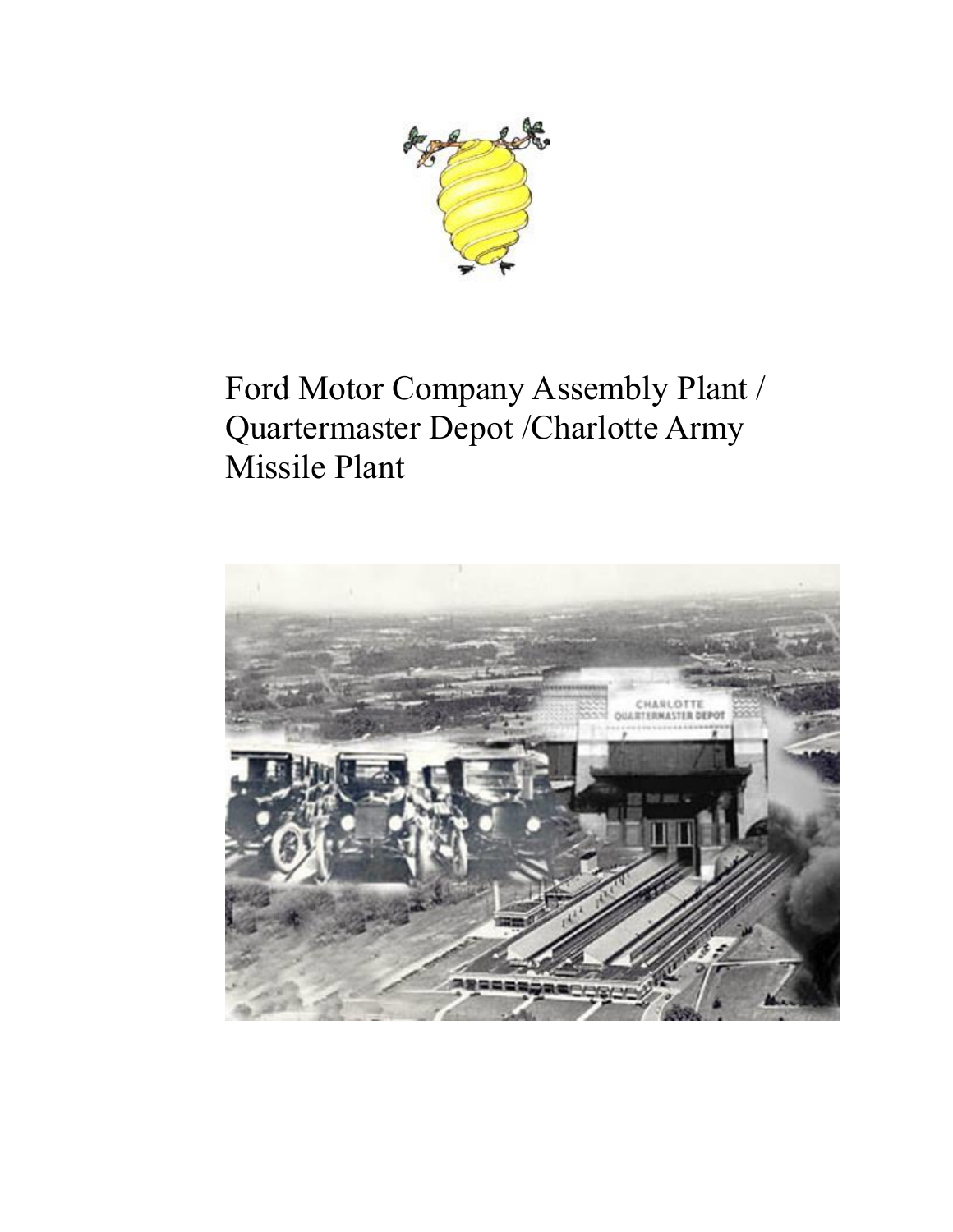**1. Name and location of the property:** The property known alternatively as the Ford Motor Company Assembly Plant, Army Quartermaster Depot, and Charlotte Army Missile Plant is located at 1776 Statesville Ave., 1101 Woodward Ave., 901 Woodward Ave., and 1701 Graham Street.

**2. Name, address and telephone number of the present owners of the property:** The owners of the properties are:

#### **1776 Statesville Avenue**

Parcel Id# 07903105 Eckerd of North Carolina, Inc. PO Box 4689 Clearwater, FL 33518

#### **1776 Statesville Avenue**

Parcel Id# 07903102 Bancroft Realty Co. PO Box 4689 Clearwater, FL 34618

#### **1101 Woodward Avenue**

Parcel Id# 07903101 Eighteen Thirty Statesville PO Box 36799 Charlotte, NC 28236-6799

#### **1701 North Graham Street**

Parcel Id # 07903103 Godley Management Company Fred D. Godley 6132 Brookshire Blvd., Ste. C Charlotte, NC 28216-2410

#### **901 Woodard Avenue**

Parcel Id# 07903104 Jerry and Joyce Dellinger 506 Maymount Drive Cramerton, NC 28032

**3. Representative photographs of the property:** This report contains representative photographs of the property.

**4. A map depicting the location of the property:** This report contains a map depicting the location of the property. The UTM coordinates are: 17 515172E 3900190N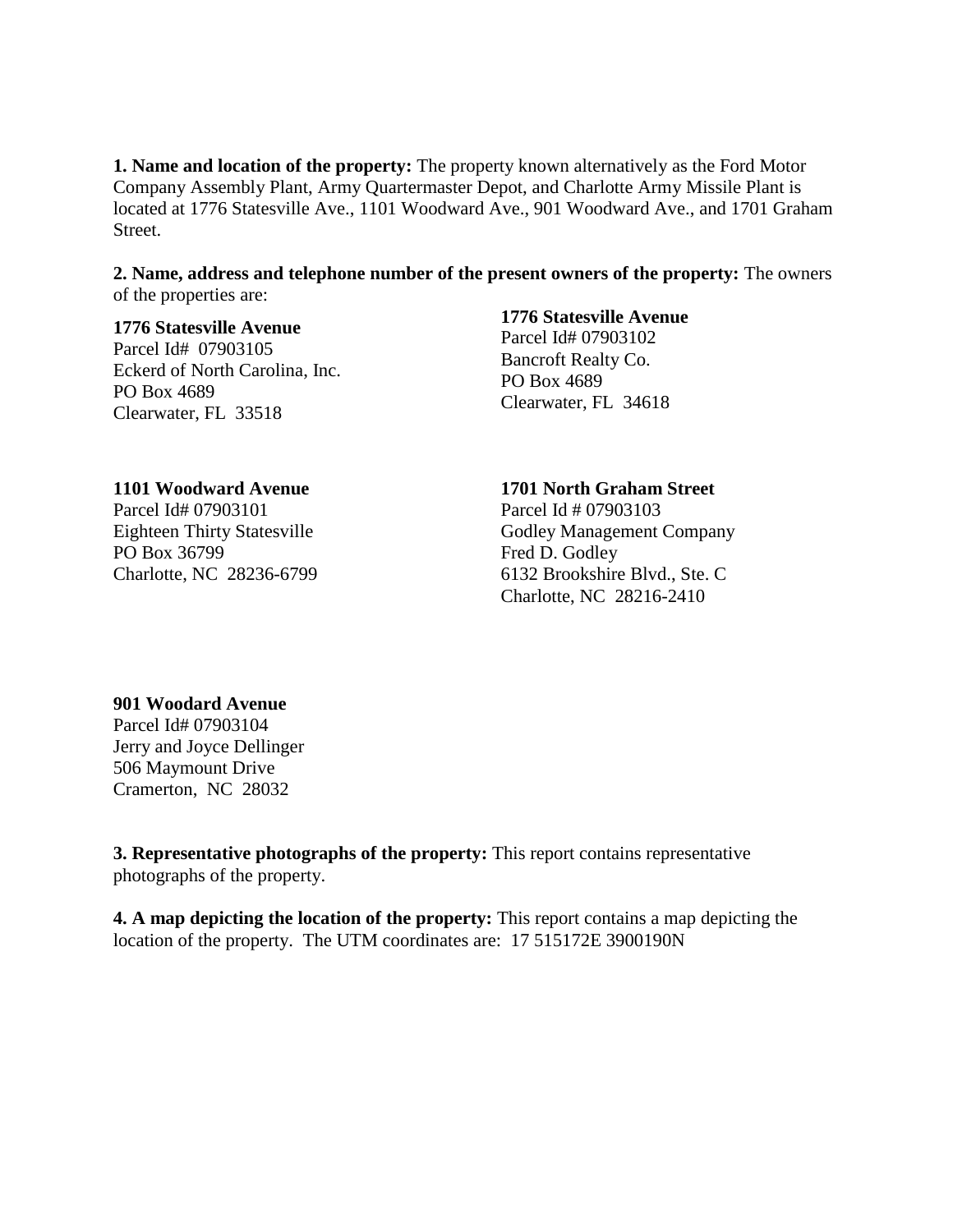

**5. Current Deed Book Reference to the property:** The most recent deeds to these properties are listed in the Mecklenburg County Deed Books: #03982/233; #07845/163; 03811/916; 10191/479; 05332/801. The tax-parcel ID #s are: 07903101; 07903102; 07903103; 07903104; 07903105.

**6. A brief historical sketch of the property:** This report contains a brief historical sketch of the property prepared by Ryan L. Sumner.

**7. A brief architectural description of the property:** This report contains a brief physical description of the property prepared by Ryan L. Sumner.

# **8. Documentation of how and in what ways the property meets the criteria for designation set forth in N.C.G.S. 160A-400.5:**

**a. Special significance in terms of its historical, prehistorical, architectural, or cultural importance:** The Commission judges that the property known alternatively as the Ford Motor Company Assembly Plant, Army Quartermaster Depot, and Charlotte Army Missile Plant does possess special significance in terms of Charlotte-Mecklenburg. The Commission bases its judgment on the following considerations: 1.) The Ford Motor Company Assembly Plant was an important component of Charlotte's industrial and commercial infrastructure in the early twentieth century. 2.) The original Ford building is the work of Albert Kahn, an industrial architect of national importance. 3.) As the Quartermaster Depot during World War II, the complex and the Charlotteans employed at the site played an important role in the war effort by processing and distributing supplies, and repatriating war dead. 4.) As one of two plants in the United States manufacturing missiles for the Nike Program and the only one making the Nike Hercules, the Charlotte Army Missile Plant and its local civilian employees played a major role in the national defense of this country during the Cold War.

**b. Integrity of design, setting, workmanship, materials, feeling, and/or association:** The Commission contends that the physical description by Ryan L. Sumner,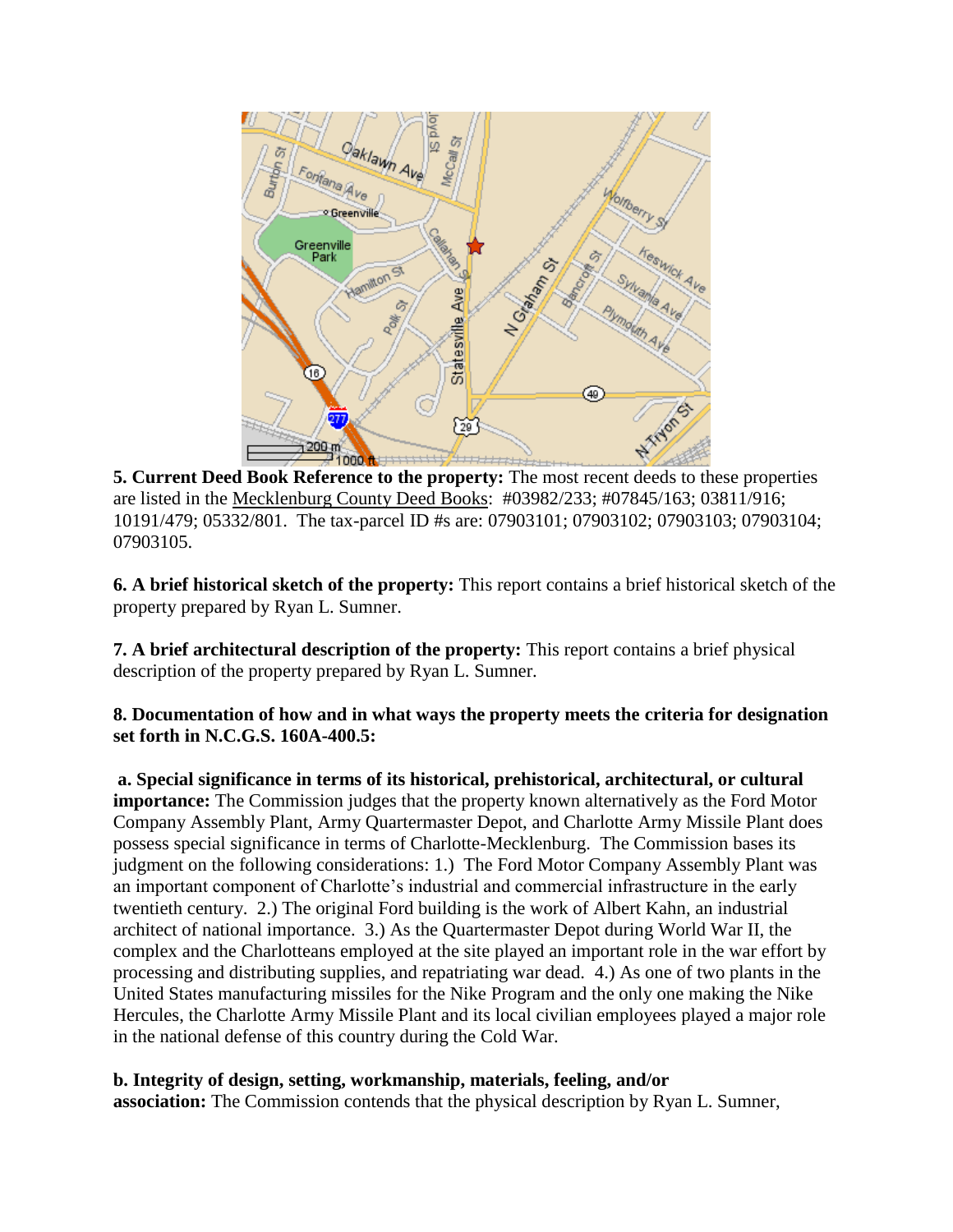which is included in this report, demonstrates that the essential form of the site meets this criterion.

**9. Ad Valorem Tax Appraisal:** The Commission is aware that designation would allow the owner to apply for an automatic deferral of 50% of the Ad Valorem taxes on all or any portion of the property that becomes a "historic landmark." The current appraised value of the combined 74.202 acres of land is \$3,176,270. The current appraised value of the improvements is \$9,969,500. The total current appraised value is \$13,145,770. The property is zoned I-2.

# **Date of Preparation of this Report:** July 1, 2002

**Prepared by:** Ryan L. Sumner Assistant Curator Levine Museum of the New South 200 E 7TH St. Charlotte, NC 28202

Telephone: 704.333.1887 x226

# **Historical Background Statement**

Ryan L. Sumner

**May 30, 2002**

### **Detroit in Dixie: Ford Motor Company of Charlotte**

Ford began operations in the Queen City during the company's early years. In his book, The Ford Factory, historian Lorin Sorensen indicates that the Ford Motor Company opened a factory service branch at 222 North Tryon Street in 1914 to supply service parts to Ford dealers throughout the Carolinas.<sup>[\[1\]](http://cmhpf.org/S&Rs%20Alphabetical%20Order/surveys&rfordplantII.htm#_edn19)</sup> However, during its first year of operation, the popularity of the  $T$ Model prompted Ford to begin assembling bodies in Charlotte onto chassis shipped in from Michigan. <sup>[\[2\]](http://cmhpf.org/S&Rs%20Alphabetical%20Order/surveys&rfordplantII.htm#_edn19)</sup> In its first three months, the modified distribution facility produced 1,717 cars and in 1915, the facility's forty employees built about 6,850 cars. By December 1915, the plant had the capacity to produce eighty-five cars per day.<sup>[\[3\]](http://cmhpf.org/S&Rs%20Alphabetical%20Order/surveys&rfordplantII.htm#_edn19)</sup>

As demand grew for the "Tin Lizzy," the Charlotte branch outgrew its North Tryon Street location and moved to a pre-existing building at 210 East Sixth Street. At this larger four-story and basement facility, bodies and chassis were "completely assembled." <sup>[\[4\]](http://cmhpf.org/S&Rs%20Alphabetical%20Order/surveys&rfordplantII.htm#_edn19)</sup> Again, increased automobile sales soon outstripped the plant's ability to produce, prompting Henry Ford to build a new factory specifically designed for the mass-production of automobiles.

To build Charlotte's newest manufacturing facility, Henry Ford turned to renowned industrial architect Albert Kahn and building contractor the McDevitt-Fleming Company of Charlotte. J. A. Jones Construction of Charlotte and the American Sign Company of Kalamazoo, building the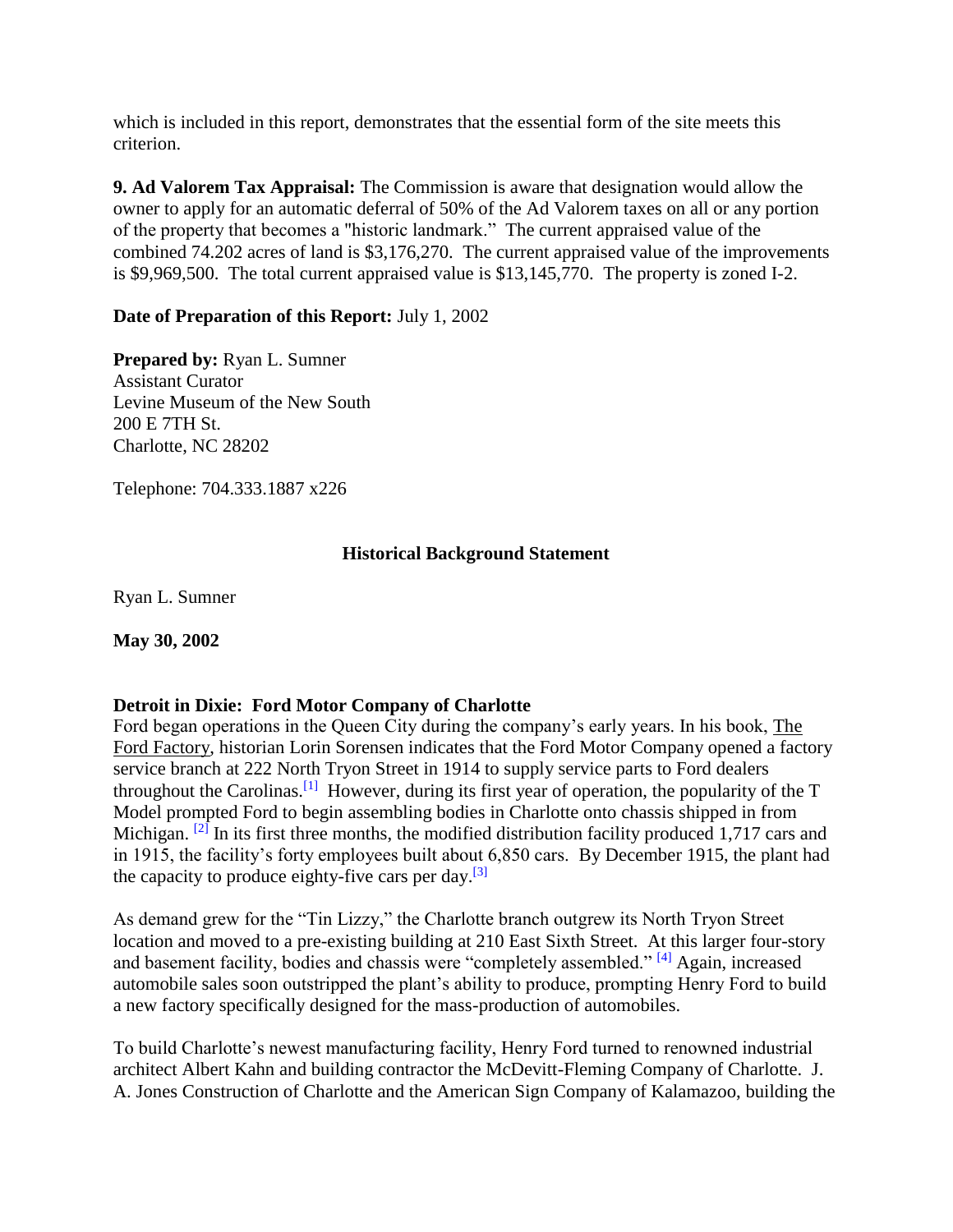oil tanks and water tower, respectively.<sup>[\[5\]](http://cmhpf.org/S&Rs%20Alphabetical%20Order/surveys&rfordplantII.htm#_edn19)</sup> Construction began on the Hutchison Farm at Statesville and Derita Roads  $\frac{[6]}{[6]}$  $\frac{[6]}{[6]}$  $\frac{[6]}{[6]}$  in January 1924.

A series of photographs in the collection of the Henry Ford Museum and Greenfield Village Research Center document the construction of the Charlotte facility. <sup>[\[7\]](http://cmhpf.org/S&Rs%20Alphabetical%20Order/surveys&rfordplantII.htm#_edn19)</sup> The first photo, dated January 18, 1924, shows a cleared field where the factory was eventually built. By February  $29<sup>th</sup>$ , steam-powered cranes and workers with mule-drawn wagons were preparing the foundation. In May, the steel-frame structure of the building and its service roads were nearly finished. The plant was complete enough to begin manufacturing cars by September 14, 1924, despite a lack of final additions.  $\frac{1}{8}$  Images from August and September 1924 show the construction of the plant's powerhouse. The completed assembly plant, water tower with emblazoned script "Ford," is seen in the final photo dated January  $26<sup>th</sup>$ , 1925. Throughout the series, African Americans are shown as the main labor force in the construction of the plant, though it is unknown to what extent Jim Crow laws and Charlotte's Southern "traditions" allowed blacks to be employed in manufacturing at the facility.

The total costs for the erection of the Statesville Avenue Ford plant were: land and improvements: \$130,442.07; buildings fixtures and structures: \$1,485,968.84; tools, machinery, and equipment: \$353,947.94; total investment: \$1,970,358.85. ,<sup>[\[9\]](http://cmhpf.org/S&Rs%20Alphabetical%20Order/surveys&rfordplantII.htm#_edn19)</sup>The completed facility was 300 feet wide by 800 feet deep and boasted 240,000 square feet—approximately six acres—of production floor space.<sup>[\[10\]](http://cmhpf.org/S&Rs%20Alphabetical%20Order/surveys&rfordplantII.htm#_edn10)</sup> 500 Charlotteans were employed at the Ford Motor Company during it first year of production, <sup>[\[11\]](http://cmhpf.org/S&Rs%20Alphabetical%20Order/surveys&rfordplantII.htm#_edn11)</sup> when they assembled as many as 300 vehicles a day. <sup>[\[12\]](http://cmhpf.org/S&Rs%20Alphabetical%20Order/surveys&rfordplantII.htm#_edn12)</sup> The plant produced up to 60,032 automobiles in a single year (1925), manufacturing a total of 231,066 cars and trucks from 1924 to 1932.



Production Numbers from Statesville Avenue Plant Adapted from Information Supplied from Henry Ford Museum<sup>[\[13\]](http://cmhpf.org/S&Rs%20Alphabetical%20Order/surveys&rfordplantII.htm#_edn13)</sup>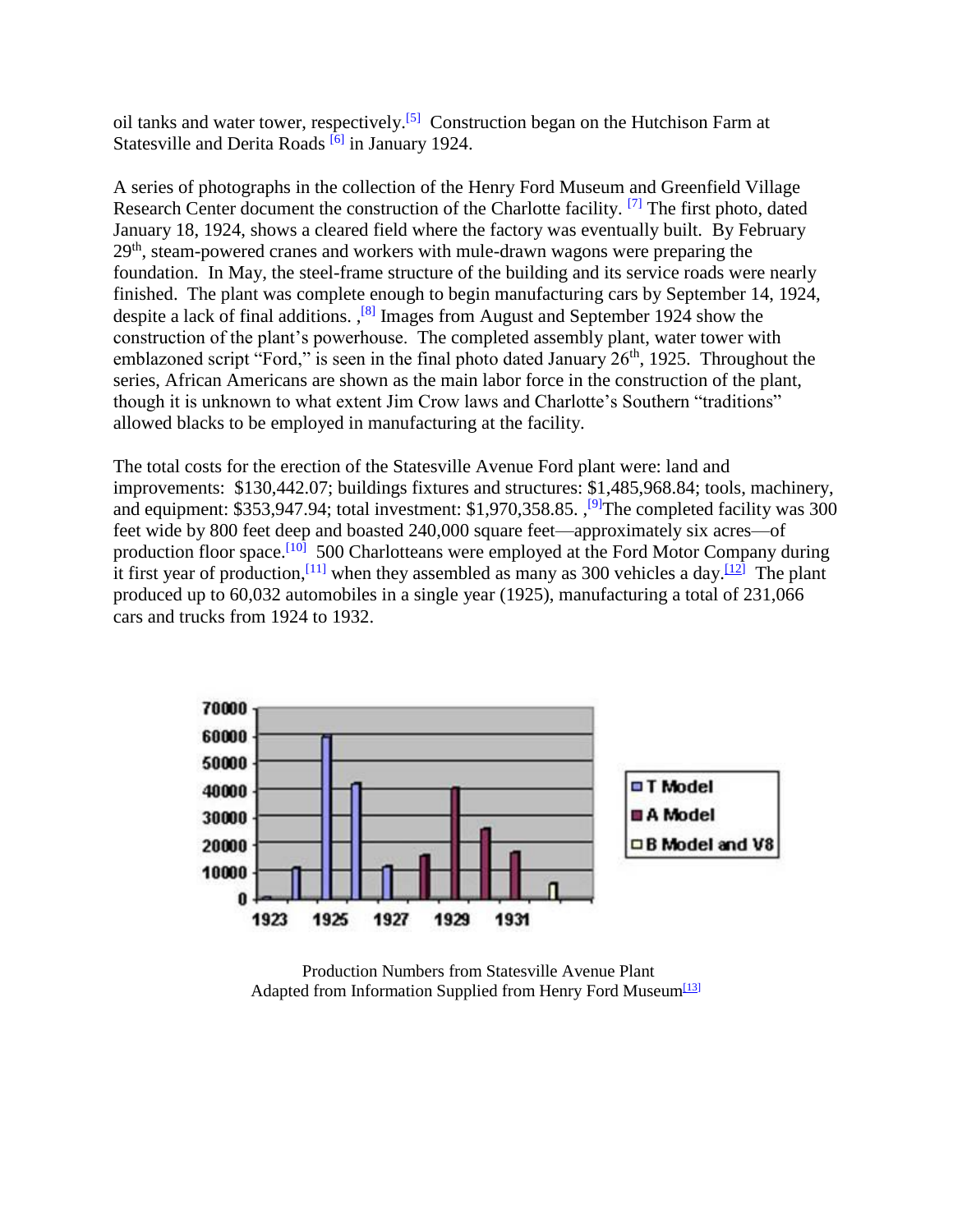

Grills Move Down the Assembly Line, Statesville Avenue Ford Plant, 1925. Collection of Levine Museum of the New South

Finished T Model Fords Roll Off the Line, Statesville Avenue Ford Plant, 1925. Collection of Levine Museum of the New South

The Stock Market Crash of October 1929 and subsequent Great Depression took their toll on the automobile industry and spelled the beginning of end for Ford production in Charlotte. As Southerners' purchasing power declined, so did production at the Statesville Avenue Plant, plummeting from 40,947 units in 1929 to just  $5,937$  in 1932.<sup>[\[14\]](http://cmhpf.org/S&Rs%20Alphabetical%20Order/surveys&rfordplantII.htm#_edn14)</sup> Consequently, production ceased in 1932, with all service stock, office and plant equipment relocated to other Ford facilities.[\[15\]](http://cmhpf.org/S&Rs%20Alphabetical%20Order/surveys&rfordplantII.htm#_edn15) The site was reopened in November 1934 as a sales and service branch. The property was sold to the US Army in June 1941,<sup>[\[16\]](http://cmhpf.org/S&Rs%20Alphabetical%20Order/surveys&rfordplantII.htm#_edn16)</sup> with the company retaining space for branch operations temporarily,  $\left[17\right]$  until operations were moved to 1000 West Morehead Street.  $\left[18\right]$ 

# **Albert Kahn: The Architect of Industry**

Albert Kahn (b.1860—d.1942), $^{[19]}$  $^{[19]}$  $^{[19]}$  America's foremost industrial architect, came from humble beginnings. Kahn was born the son of poor Jewish immigrants to the United States, which curtailed his formal schooling at the age of eleven. He dreamed of being an artist, until a young Albert discovered he was colorblind. $[20]$ 

Kahn entered the world of architecture in 1884, when the fifteen-year-old was given a non-paying job with architectural firm of Mason and Rice. Here George Mason taught the boy to draft and sketch. Kahn later won a scholarship to study architecture in Europe, touring Italy, France, Belgium, and Germany.[\[21\]](http://cmhpf.org/S&Rs%20Alphabetical%20Order/surveys&rfordplantII.htm#_edn21)



*Architect Albert Kahn, Courtesy of Albert Kahn Assoc.*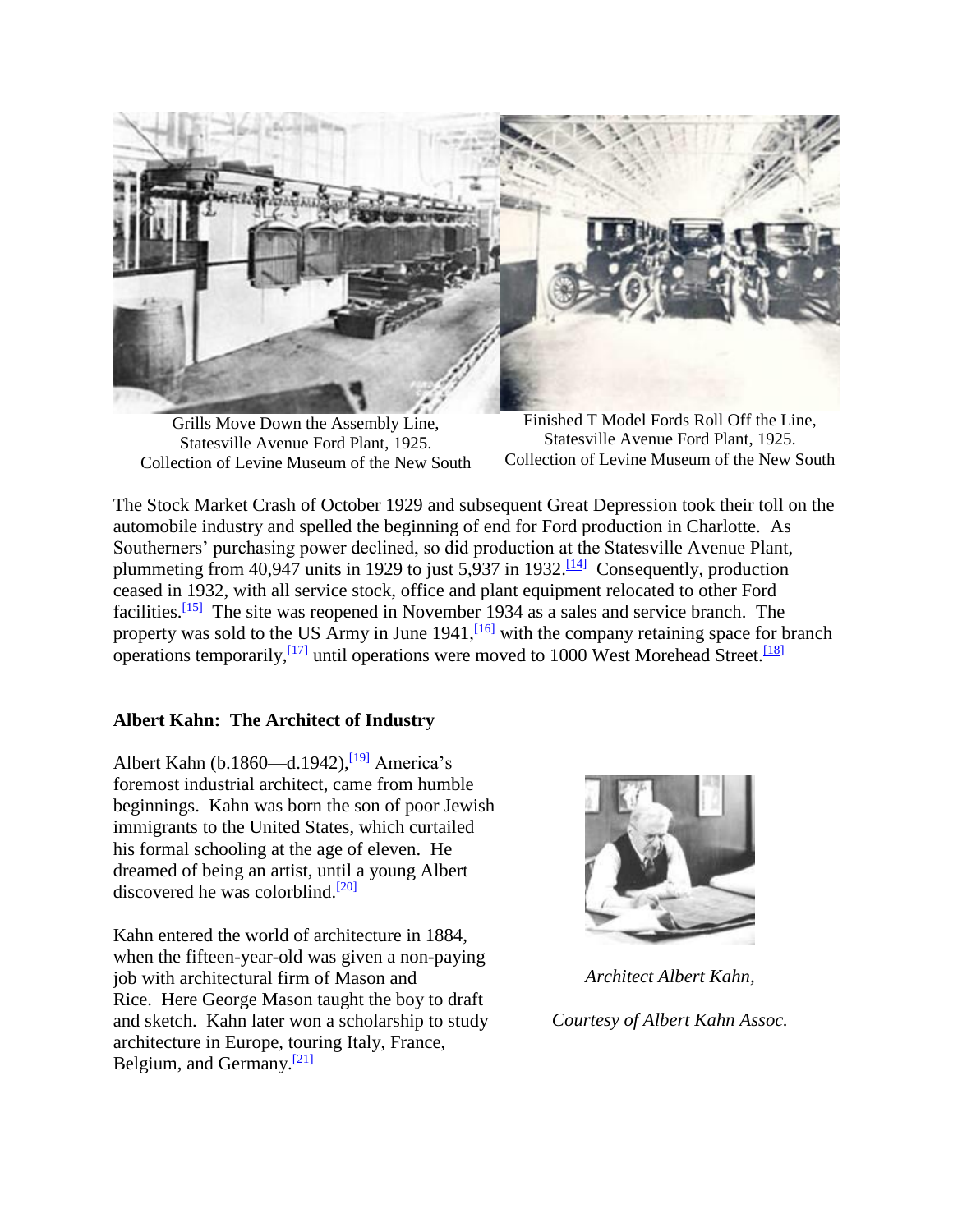In 1895, Kahn founded his own firm, Albert Kahn Associates. His early work included designs of Detroit's first large auto plants for the Packard Motor Car Company. The architect garnered attracted great attention and admiration for his 1903 design of the first concrete-reinforced automobile factory for Packard.<sup>[\[22\]](http://cmhpf.org/S&Rs%20Alphabetical%20Order/surveys&rfordplantII.htm#_edn22) [\[23\]](http://cmhpf.org/S&Rs%20Alphabetical%20Order/surveys&rfordplantII.htm#_edn23)</sup> His building was a remarkable improvement over the dangerous, inefficient, timber-framed plants used by other automakers. Kahn's design was remarkably strong, fireproof, inexpensive to construct, and was opened up by eliminating heavy obstructive columns. $[24]$ 

Kahn's work for Packard attracted the attention of Henry Ford. For the next thirty years, these two self-made men collaborated very closely and redefined the industrial process, despite Ford's widely-reported anti-Semitism.<sup>[\[25\]](http://cmhpf.org/S&Rs%20Alphabetical%20Order/surveys&rfordplantII.htm#_edn25)</sup> The first of 1,000 collaborations between the two was the Ford Motor Company's Highland Park Plant, which was defined by good lighting and ventilation. However, Kahn's greatest achievement was the 1917 design of the Ford Rouge Plant—a half-mile-long, glass walled plant, where production lines flowed continuously on one level, and 120,000 employees worked from raw materials to finished car.<sup>[\[26\]](http://cmhpf.org/S&Rs%20Alphabetical%20Order/surveys&rfordplantII.htm#_edn26)</sup>

Albert Kahn, built about two thousand factories for the automotive, aeronautical, and other industries between 1900 and 1940<sup>[\[27\]](http://cmhpf.org/S&Rs%20Alphabetical%20Order/surveys&rfordplantII.htm#_edn27)</sup>—20 percent of all architect-designed factories in the U.S.<sup>[\[28\]](http://cmhpf.org/S&Rs%20Alphabetical%20Order/surveys&rfordplantII.htm#_edn28)</sup> Today, Albert Kahn is widely recognized as a revolutionary industrial-use architect, but he never achieved recognition from his peers, who had little respect for utilitarian buildings that did not fit within the canon of public, civic, and residential architecture. His Detroit firm still operates under the name [Albert Kahn Associates.](http://www.albertkahn.com/)

#### **Queen City at War: Quartermaster Corps Depot**

Although the Japanese attack at Pearl Harbor was a surprise, the US military had long foreseen entanglement in the Second World War and had begun to prepare for conflict. In Charlotte, these preparations included the establishment of Charlotte Army Airbase (later called Morris Field) and huge Quartermaster Depot.

The Charlotte Quartermaster Corps (QMC) Depot was activated on May 16, 1941, initially with a staff of three army officers and thirty-two civilians under the command of Lieutenant Colonel Clare W.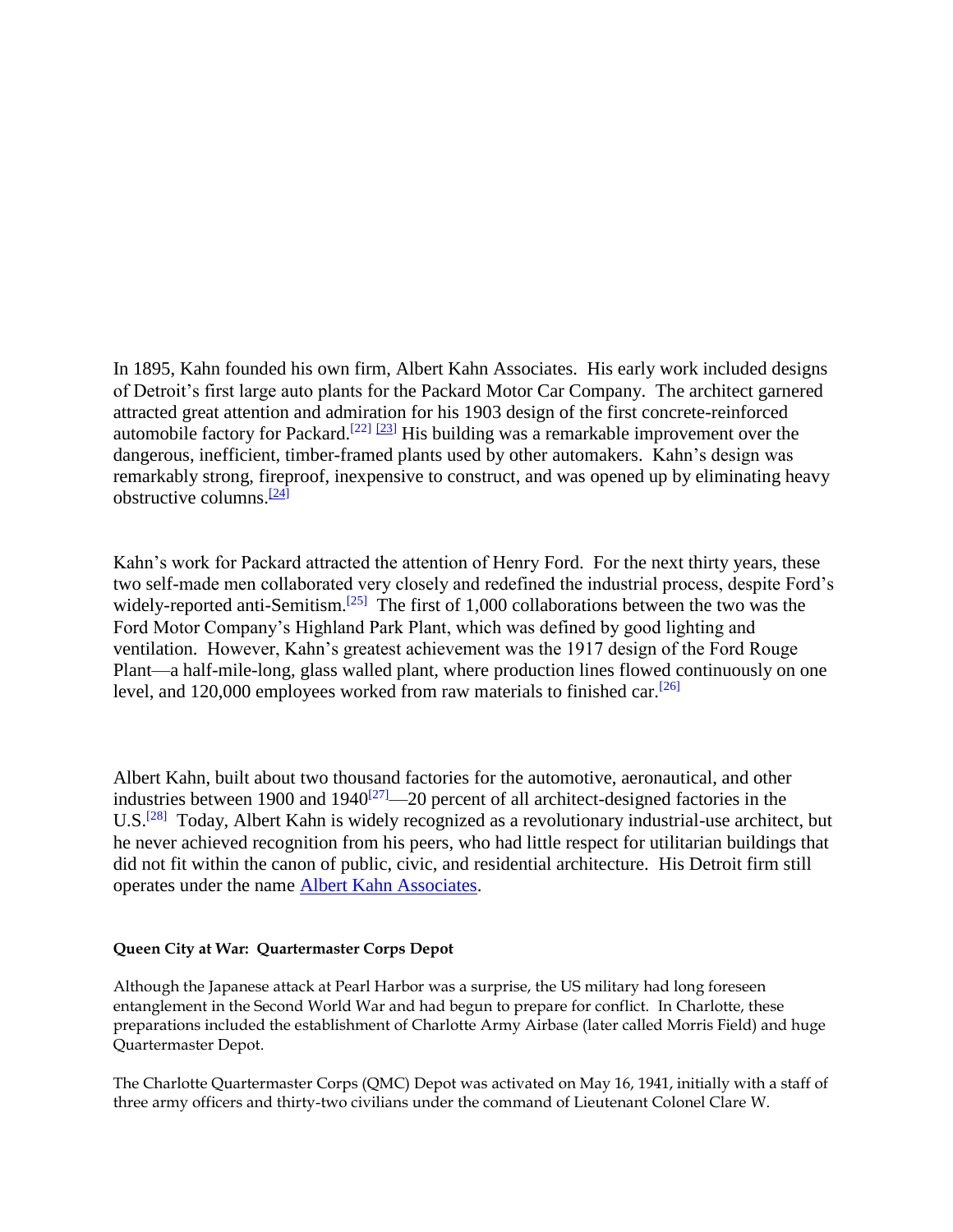Woodward. Even before the site was officially purchased, the QMC was setting up shop and soliciting construction bids as Ford was moving their materials out.[\[29\]](http://cmhpf.org/S&Rs%20Alphabetical%20Order/surveys&rfordplantII.htm#_edn29)



*Aerial Photograph Showing the former Ford Plant and Additional Warehouses Built by the Army, Circa Mid-1940s—1950s. Collection of Levine Museum of the New South*

The QMC wasted no time expanding the facility and adapting it for their uses. On June 3, 1941, the War Department awarded a general contract for construction of the first three [of an eventual five additional] fireproof warehouses to the William Muirhead construction firm of Durham. William Olsen and William Deitrich, both of Raleigh acted as the structural engineer and the architect for this initial expansion. The sense of urgency to prepare for a coming war is evidenced by the fact that the Muirhead Company was allowed "one day—today—to get ready to start this work, because we must have it completed with the least possible delay."<sup>[\[30\]](http://cmhpf.org/S&Rs%20Alphabetical%20Order/surveys&rfordplantII.htm#_edn30)</sup> The Charlotte News reported these first three additional warehouses to be 180 by 12,000 feet.<sup>[\[31\]](http://cmhpf.org/S&Rs%20Alphabetical%20Order/surveys&rfordplantII.htm#_edn31)</sup> Two smaller warehouses, 180 by 600 feet, were added later and creating a combined floor area of 1,000,000 square feet.<sup>[\[32\]](http://cmhpf.org/S&Rs%20Alphabetical%20Order/surveys&rfordplantII.htm#_edn32)</sup>

Mechanized equipment played a large role in the work done at the QMC Depot. Extensive rail lines connected the six buildings together and to the Southern Railroad—the facility saw a daily turnover of forty boxcar loads. It even had its own diesel-electric GMC locomotive to move cars around the facility. Gasoline-driven tractors and hoisting equipment were used to move and stack heavy

cargoes, such as crates of canned goods weighing of 1,000 pounds. In addition, small tractors were used to pull long trains of "flatcars" about the warehouses. While the operation was mostly train based, the QMC maintained a motorpool of about 50 to 100 trucks for highway shipping.<sup>[\[33\]](http://cmhpf.org/S&Rs%20Alphabetical%20Order/surveys&rfordplantII.htm#_edn33)</sup>

The QMC Depot grew well beyond its original mission to supply US Army posts in the two Carolinas and Virginia. The needs of the war saw the depot's 2,500 civilian employees and 80 Army officers processing "everything from toothpicks to battle gear"[\[34\]](http://cmhpf.org/S&Rs%20Alphabetical%20Order/surveys&rfordplantII.htm#_edn34)for thirty-seven posts, camps, and stations in North and South Carolina, Virginia, and West Virginia.[\[35\]](http://cmhpf.org/S&Rs%20Alphabetical%20Order/surveys&rfordplantII.htm#_edn35) While the primary purpose of the depot was as a distribution unit, it was called upon numerous times during Word War II to send emergency supplies overseas. In January 1944, the QMC Depot sent 745 tons of materials through ports of embarkation, but by November of the same year, export tonnage rose to 5,941 tons.<sup>[\[36\]](http://cmhpf.org/S&Rs%20Alphabetical%20Order/surveys&rfordplantII.htm#_edn36)</sup> The Charlotte operation became the Zone Inspection Headquarters, supervising QMC units throughout the Southeast. Further, the depot administered the Greenville, SC, Price Adjustment Office and handled negations and contracts.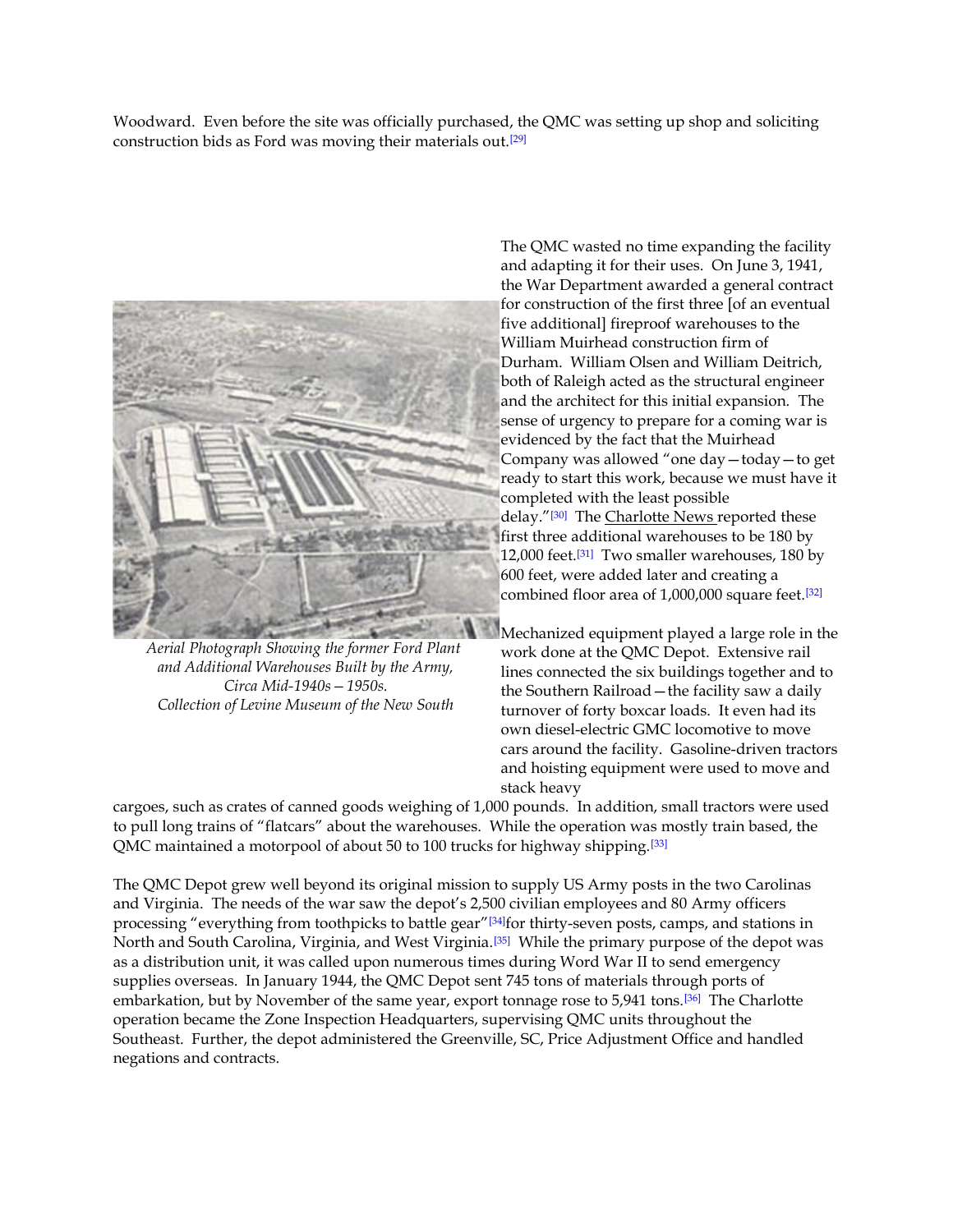

*Above:View of QMC Deopt Railroad Yards, 1942*



*Charlotte News, 1942. Diesel-Electric GMC Locomotive used to Move Freight Cars. Charlotte News, 1942*

From the end of the war to January 1949, the QMC Depot was used to repatriate the war dead. The American Graves Registration Division (AGR) took over the depot in August 1946, and returned the bodies of 5,170 deceased service personnel to next of kins in North and South Carolina, Virginia, Tennessee, and Georgia. At the peak of AGR's work, the depot employed an escort attachment of 144 Army Ground Forces, 22 Air Force personnel, 10 Naval seamen, and 30 Marines. A plaque that honored these casualties of war was dedicated at the depot's main building by the Quartermaster General, Major General Herman Feldman.[\[37\]](http://cmhpf.org/S&Rs%20Alphabetical%20Order/surveys&rfordplantII.htm#_edn37) However, this was not the end of the old Ford Plant's patriotic duty. *Interior View of QMC Depot, Charlotte News, 1942*



#### **Gods and Monsters: Cold War-era Guided Missile Production in Charlotte**

The Nike Project, named for the Greek goddess of victory, was the United States' and many of her allies' primary air defense system during the tense years of the Cold War.[\[38\]](http://cmhpf.org/S&Rs%20Alphabetical%20Order/surveys&rfordplantII.htm#_edn38) In the final days of the Second World War, threats posed by advances in offensive aircraft technology became obvious to the Army Ordnance Department, which set about developing a guided missile system[\[39\]](http://cmhpf.org/S&Rs%20Alphabetical%20Order/surveys&rfordplantII.htm#_edn39) capable of destroying high-speed, high-altitude, maneuverable bombers far beyond the range of conventional anti-aircraft artillery.<sup>[\[40\]](http://cmhpf.org/S&Rs%20Alphabetical%20Order/surveys&rfordplantII.htm#_edn40)</sup>

After being green lighted in 1953, the Nike Ajax Weapon System was deployed in March 1954, becoming the first land-based air defense guided missile system to be deployed in America. The Douglas Aircraft Company (DAC) was the principal production source for the Ajax Missile<sup>[\[41\]](http://cmhpf.org/S&Rs%20Alphabetical%20Order/surveys&rfordplantII.htm#_edn41)</sup>. Ajax was capable of maximum speeds of over 1,600-mph and could reach targets at altitudes of up to 70,000 feet within a range of about 25 miles. Initial production began at DAC's plant in Santa Monica, California, but the War Department announced in December 1954 that the former Quartermaster Depot on Statesville Road would be used for the manufacture of the Army's Nike guided missile.<sup>[\[42\]](http://cmhpf.org/S&Rs%20Alphabetical%20Order/surveys&rfordplantII.htm#_edn42)</sup>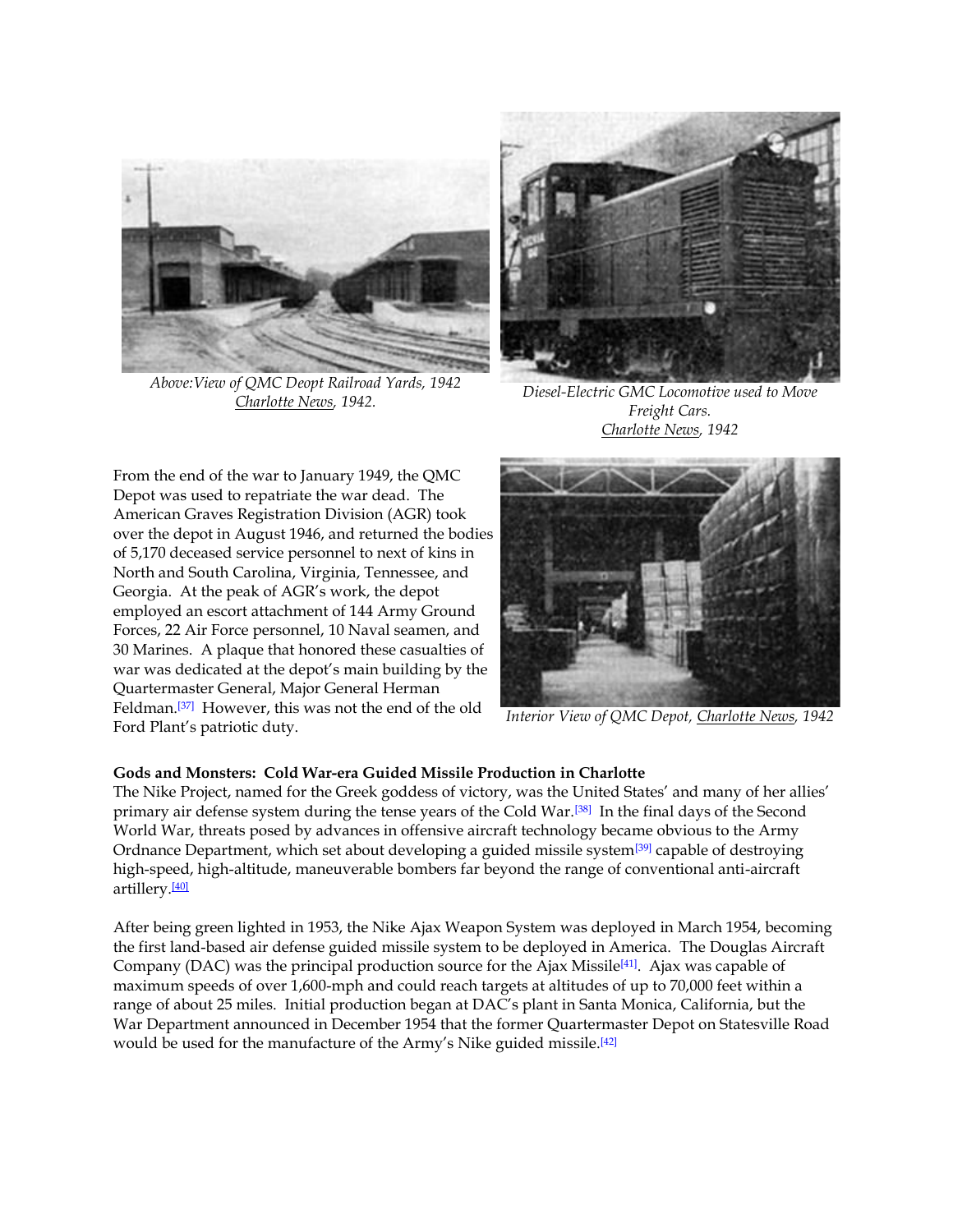

*Nike Ajax Missile on Launcher, Boeing Corporate Archives*

Adaptation of the former QMC Depot into a guided-missile factory fell Charlotte Engineers Incorporated[\[43\]](http://cmhpf.org/S&Rs%20Alphabetical%20Order/surveys&rfordplantII.htm#_edn43) who did the design work for the project and to the Wilmington District Army Corps of Engineers. Several different contractors did construction work for different phases of the conversion, the largest being Thompson Street Construction Company of Charlotte. [\[44\]](http://cmhpf.org/S&Rs%20Alphabetical%20Order/surveys&rfordplantII.htm#_edn44) The military slated production to begin in July 1955, but unanticipated problems rehabilitating the structures delayed the start until 1956.[\[45\]](http://cmhpf.org/S&Rs%20Alphabetical%20Order/surveys&rfordplantII.htm#_edn45) The site, designated the Charlotte Ordnance Missile Plant (COMP) and later the Charlotte Army Missile Plant (CAMP), was operated by Douglas Aircraft, who transferred thirty-five key executives and technicians from Santa Monica. The plant hired about 1,500 personnel from Charlotte, adding diversified employment to an area known primarily as a textile center.[\[46\]](http://cmhpf.org/S&Rs%20Alphabetical%20Order/surveys&rfordplantII.htm#_edn46)

Under the leadership of General Manager Sheldon P. Smith, the plant preformed admirably. COMP delivered its first Nike Ajax missile ahead of schedule in July 1956, the beginning of a sustained flow of missiles form the factory doors to deployment installations. The division won regard by never failing to meet deadlines—delivering most of their quotas ahead of time. The transfer of Nike Ajax design control to Charlotte in 1956 shows the increasing importance of the Charlotte division.<sup>[\[47\]](http://cmhpf.org/S&Rs%20Alphabetical%20Order/surveys&rfordplantII.htm#_edn47)</sup> Between the two plants, DAC built 13,714 Nike Ajax missiles for deployment at the 350 missile batteries in the US and overseas.[\[48\]](http://cmhpf.org/S&Rs%20Alphabetical%20Order/surveys&rfordplantII.htm#_edn48)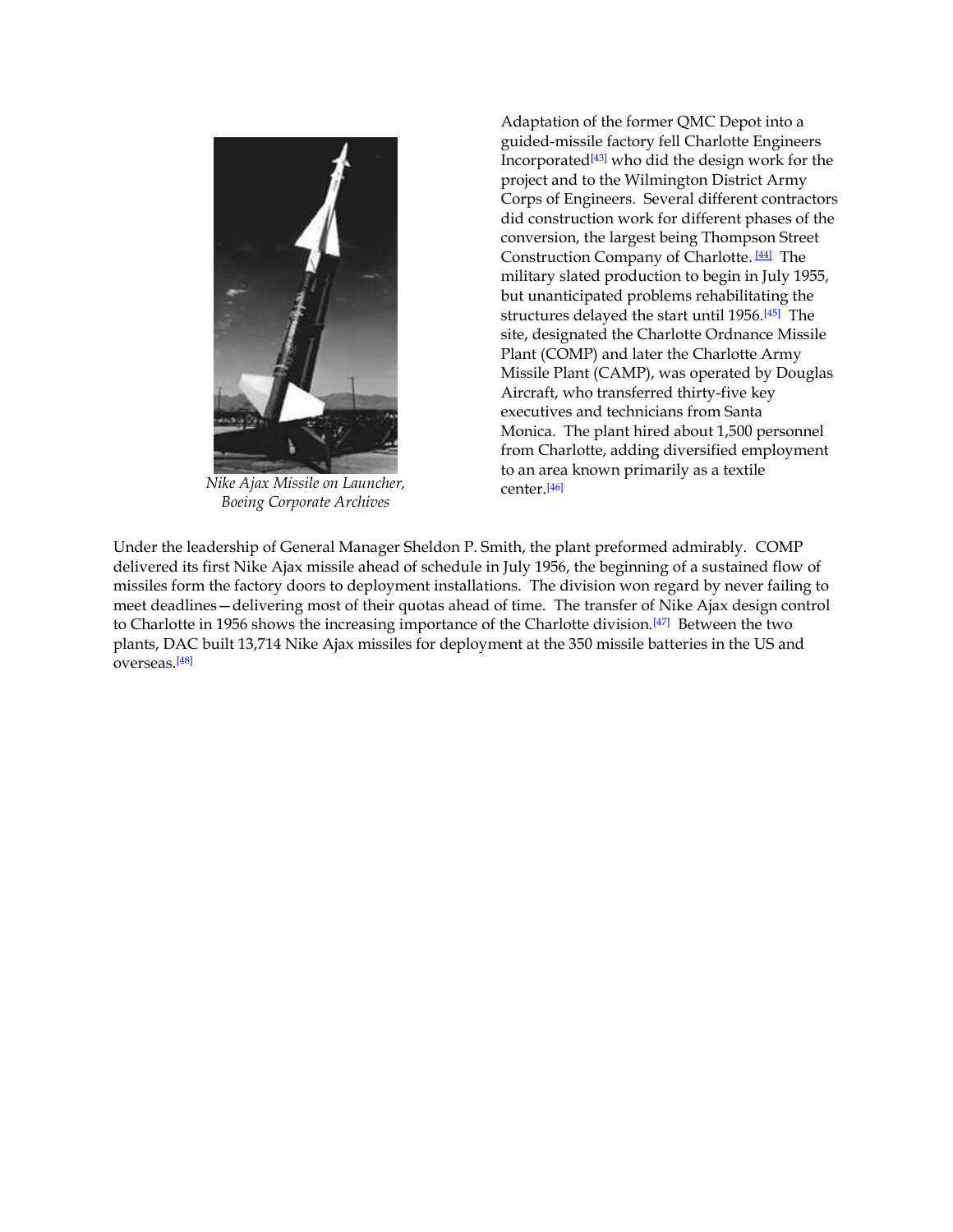In 1957, Douglas Aircraft began to "tool up" and install new facilities for the production of the next generation of Nike missile—the Hercules. The upgrades cost the Department of Defense \$21.5 million (\$ 9 million for plant rehab and \$7.5 million in machinery).[\[49\]](http://cmhpf.org/S&Rs%20Alphabetical%20Order/surveys&rfordplantII.htm#_edn49)

The Nike Hercules, or Nike B, was a far more capable defensive weapon that the earlier Ajax and better equipped to defend against smaller and faster targets, such as supersonic planes and tactical ballistic missiles. This two-stage missile contained a simplified solid fuel sustainer motor and was designed to carry a nuclear warhead. Hercules had an increased range of ninety miles, maximum range of 3,200 miles per hour, and the capability to hit targets flying at altitudes over 100,000 feet.

#### [Click here for a schematic drawing of the Hercules](file:///E:/Historic%20Landmarks%20Commission/FordMissilePlant/Pictures/Missile%20Plant/HercDrawing.jpg)  [Missile.](file:///E:/Historic%20Landmarks%20Commission/FordMissilePlant/Pictures/Missile%20Plant/HercDrawing.jpg)

The Charlotte Ordnance Missile Plant was the sole production site for the Nike Hercules Missile. The major components for the missile consisted of the missile airframe (forward and aft body, the main and center fins, booster fins, and booster cluster), the warhead body assembly, and shipping containers. As in the Ajax program, Western Electric Company manufactured the guidance systems and ground equipment in their three North Carolina plants.[\[50\]](http://cmhpf.org/S&Rs%20Alphabetical%20Order/surveys&rfordplantII.htm#_edn50) *[Nike Hercules in its firing position.](file:///E:/Historic%20Landmarks%20Commission/FordMissilePlant/Pictures/Missile%20Plant/HercLaunch_web.jpg)*



*[Click to launch.](file:///E:/Historic%20Landmarks%20Commission/FordMissilePlant/Pictures/Missile%20Plant/HercLaunch_web.jpg) Boeing Corporate Archives*

Although production of the Hercules Missile dominated the activities at CAMP through 1965, Nike was not the only project DAC and its workforce of 1,750 Charlotteans[\[51\]](http://cmhpf.org/S&Rs%20Alphabetical%20Order/surveys&rfordplantII.htm#_edn51) were working on. Production began in 1962 on the [Honest John XM50 Rocket,](file:///E:/Historic%20Landmarks%20Commission/FordMissilePlant/Pictures/Missile%20Plant/honest_john_01.jpg) as did research and development for the [Nike Zeus.](file:///E:/Historic%20Landmarks%20Commission/FordMissilePlant/Pictures/Missile%20Plant/Zeus_01.jpg) The early sixties saw work done for other military agencies and NASA on aerospace vehicles, missilery, and military hardware—such as infantry-carried anti-tank weaponry.[\[52\]](http://cmhpf.org/S&Rs%20Alphabetical%20Order/surveys&rfordplantII.htm#_edn52)

On August 13, 1965, the Assistant Secretary of the Army determined that retention of the plant could not be warranted under new polices set by the Defense Department earlier that year. Despite formal protest by the Hercules Project Manger, Secretary of Defense Robert S. McNamara announced the close and subsequent disposition of the installation. Missile production ended in May 1965, with repair parts production continuing on a phase out basis until the last equipment left the site in May 1967. After the close of the Charlotte plant, Hercules manufacture was subcontracted by McDonnell Douglas (formerly DAC) to the Mitsubishi Heavy Industries Company in Japan.<sup>[\[53\]](http://cmhpf.org/S&Rs%20Alphabetical%20Order/surveys&rfordplantII.htm#_edn53)</sup>

Pat Hall Enterprises purchased the property after McDonnell Douglas's military contracts expired.[\[54\]](http://cmhpf.org/S&Rs%20Alphabetical%20Order/surveys&rfordplantII.htm#_edn54) Pat Hall then subdivided the property, selling parcels to the current owners for manufacturing and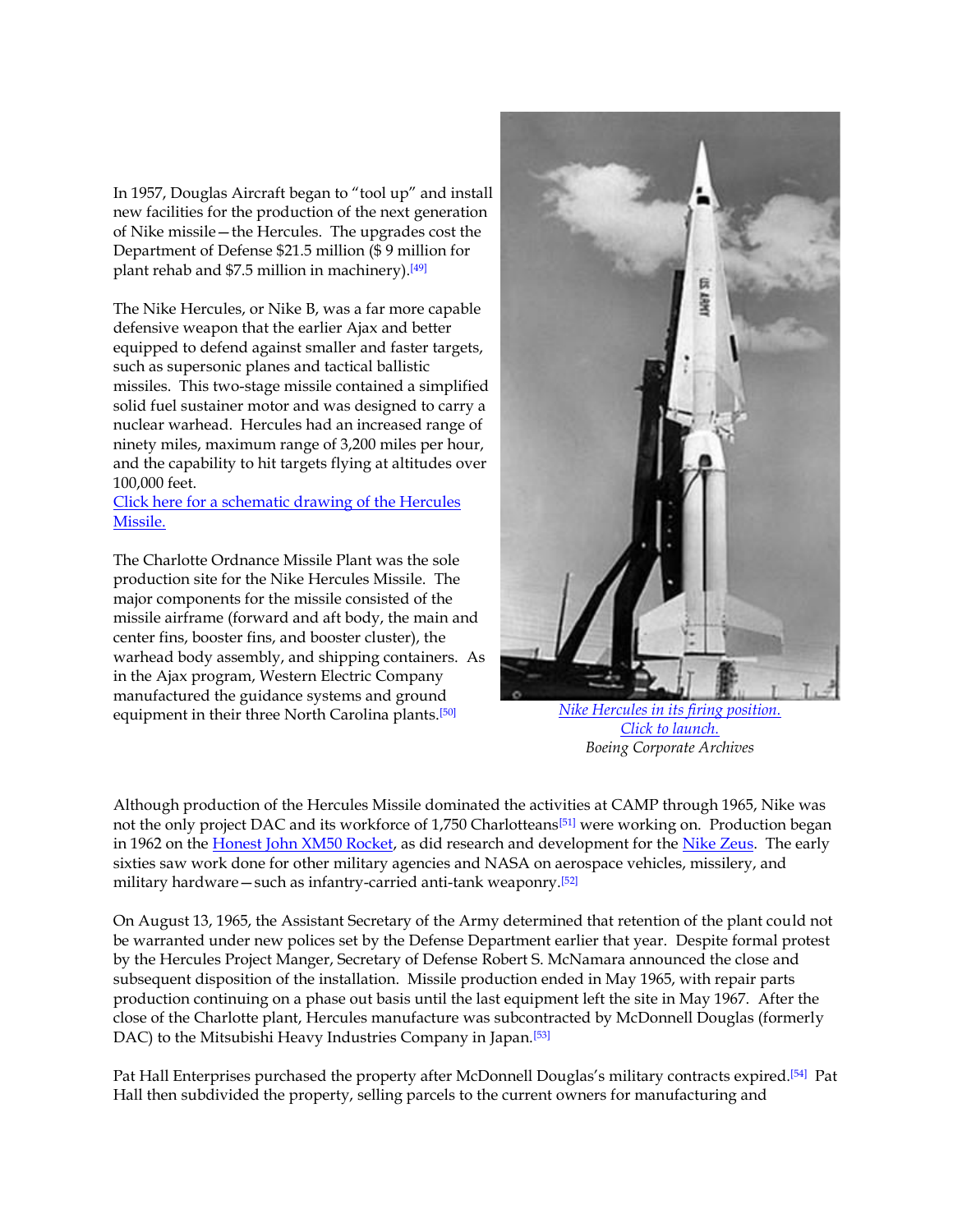warehouse space.[\[55\]](http://cmhpf.org/S&Rs%20Alphabetical%20Order/surveys&rfordplantII.htm#_edn55)

### **Brief Architectural Description**

Ryan L. Sumner May 30, 2001

#### **Site Description**

The property known as the Ford Motor Company Assembly Plant and later as the US Army Quartermaster Depot and Charlotte Army Missile Plant (hereafter referred to as "the plant," "the site," and "the complex") is situated in central Mecklenburg County, just north of the uptown area. For the most part, the site fronts Statesville Avenue, which bounds property to the west, Woodward Avenue is to the north, North Graham Street on the east, and Armour Avenue to the south. The plant is located along the former Southern Railway Line; several spur tracks cross the site, linking the buildings to the main line. This proximity to the railway let Henry and Edsel Ford ship their newly assembled cars all over the Southeast and was obviously the determining factor in positioning the plant on this location. The complex is currently used as an office park by several companies and in its current condition consists primarily of six mammoth buildings, the boiler house, water tower, and associated smaller outbuildings.

The complex contains buildings erected and changed over a 35-year span of time. The oldest parts of the site are the original Ford Motor Company buildings designed by Albert Kahn and erected in 1924. Kahn's factory consisted of the main manufacturing building ( Building No.1),<sup>[\[56\]](http://cmhpf.org/S&Rs%20Alphabetical%20Order/surveys&rfordplantII.htm#_edn56)</sup> the boiler house (Building No.7), and a warehouse building (Building No.8, no longer extant). In preparation for the United State's involvement in the Second World War, the Army Quartermaster Corps added five additional warehouse-type structures (Buildings No.2—No.  $6$ <sup>[\[57\]](http://cmhpf.org/S&Rs%20Alphabetical%20Order/surveys&rfordplantII.htm#_edn57)</sup> to the site, using William Muirhead Construction as contractors, and William Olsen and William Deitrich as structural engineer and architect for the initial expansion. Buildings Nos. 3—4 are located north of the Ford structures, while Buildings Nos. 4—6 are located south of the original factory. The buildings were reshaped again for guided missile manufacturing in the 1950s by Charlotte Engineers Incorporated and The Wilmington District Army Corps of Engineer contracting mainly through Thompson Street Construction of Charlotte.[\[58\]](http://cmhpf.org/S&Rs%20Alphabetical%20Order/surveys&rfordplantII.htm#_edn58) With the cessation of the missile program, Douglas' equipment was removed and the site was returned to warehouse functionality.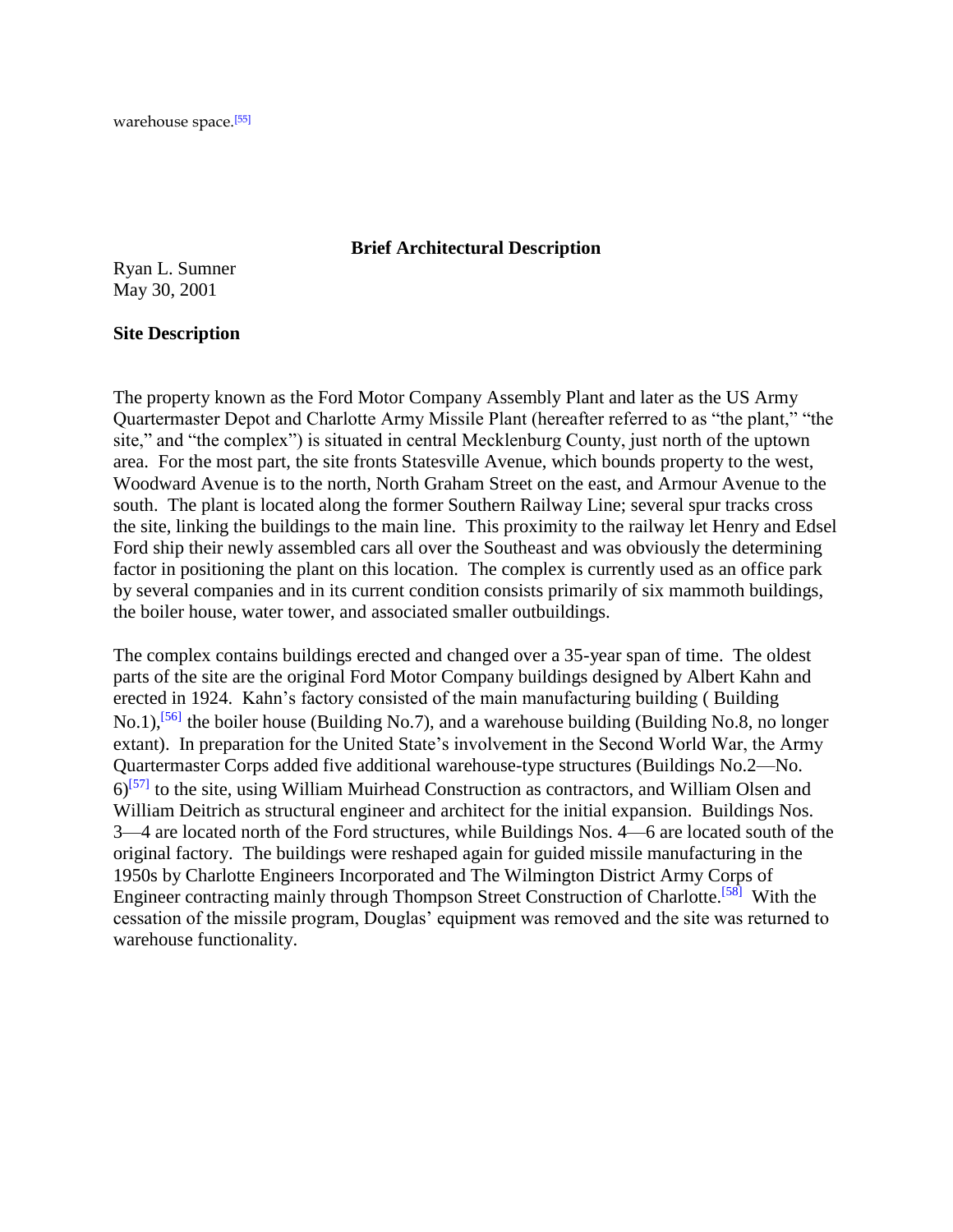# **Building Descriptions**



**The Front Façade of Building No.1, c.1920s Henry Ford Museum & Greenfield Village[\[59\]](http://cmhpf.org/S&Rs%20Alphabetical%20Order/surveys&rfordplantII.htm#_edn59)**

# **Main Building (Building No.1):**

Building No.1 was erected on the site as the principal manufacturing space of Ford's Charlotte assembly operation. The one-story structure has a rectangular footprint and is approximately 300 feet wide (14 bays) by 850 feet deep.<sup>[\[60\]](http://cmhpf.org/S&Rs%20Alphabetical%20Order/surveys&rfordplantII.htm#_edn60)</sup> The building is brick-faced in [running bond](http://www.landmarkscommission.org/kids/guideboox/brick.html), steel-framed, with concrete floors and a concrete slab roof.<sup>[\[61\]](http://cmhpf.org/S&Rs%20Alphabetical%20Order/surveys&rfordplantII.htm#_edn61)</sup>

Kahn was famous for opening up his manufacturing spaces to light and the Charlotte facility follows the conventions established at the Highland Park and Rouge Plants. The building's steel frame supports the weight of the roof, taking load-bearing responsibility off the walls to allow the north and west sides of the building to be defined by a band of multi-paned windows with metal muntins that run nearly the length and about half of the overall height of the structure. These windows are still mostly open on the north side of the building, but have been painted over on the south. Light is further directed into the space by two pairs of large wedgeshaped skylights that run west-to-east along the length of the roof. Both the skylights and wired glass windows opened for ventilation.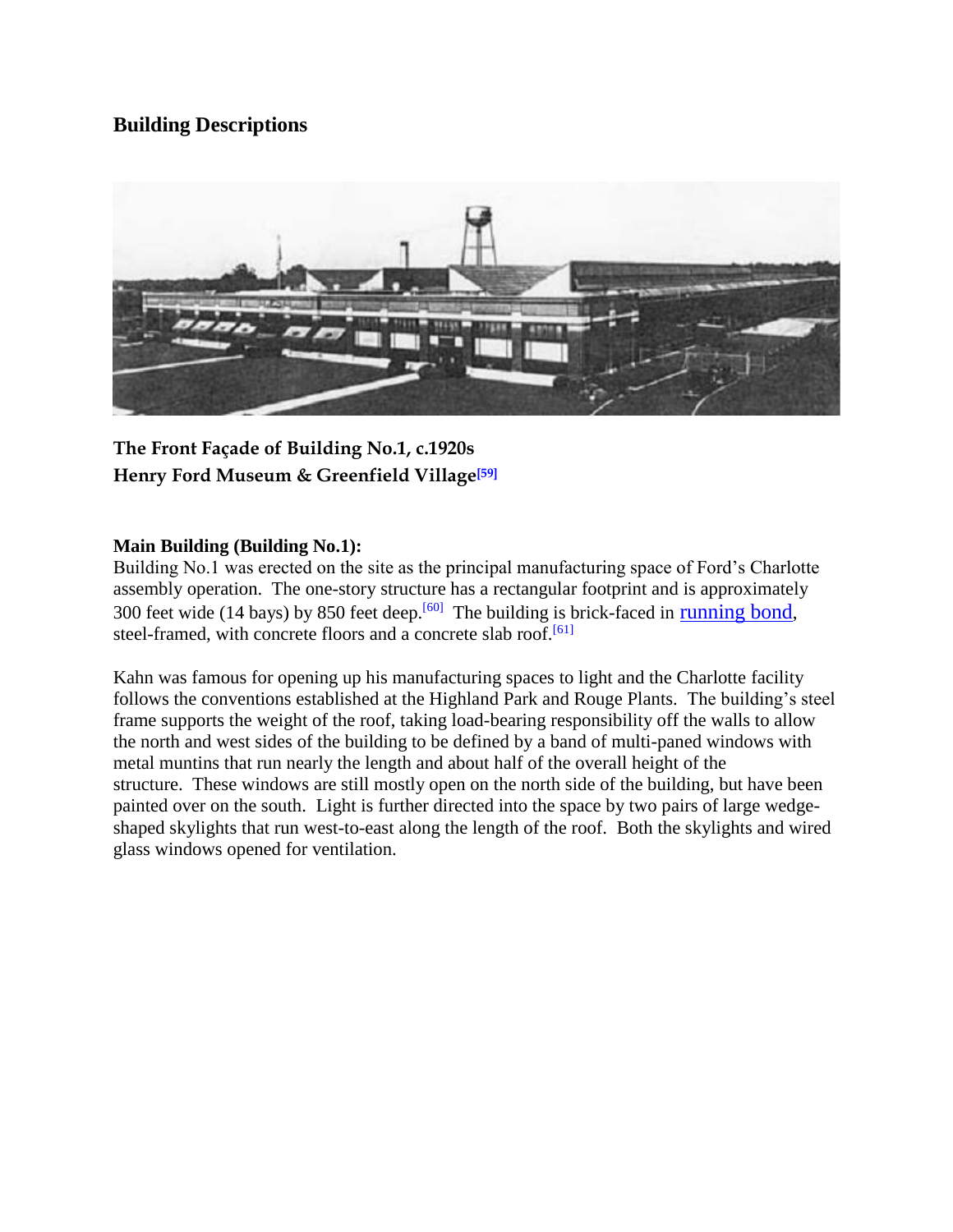

**Detail of the cornice from the northwest corner.**

The west forward-facing façade is slightly asymmetrical $^{[62]}$  $^{[62]}$  $^{[62]}$  and consists of a central block flanked by projecting pavilions. The facade runs the overall width of the building and wraps around the northwest and southwest corners to a depth of about 2 bays. As seen in the above photograph, 13 large windows once punctuated the west face of the building; The 5 on the southern end were for show-room display. Today these windows have been bricked-up, though their cast stone sills are still in place. The central entrance with its multi-pane wired-glass surround is still in place, but has been boarded over and obscured by the placement of several trees.

The front façade is defined by classical elements given an art deco twist. 15 brick pilasters with cast stone<sup>[\[63\]](http://cmhpf.org/S&Rs%20Alphabetical%20Order/surveys&rfordplantII.htm#_edn63)</sup> caps visually support a cast stone architrave and frieze with decorative brick tile laid in a herringbone pattern above the pilasters and laid in a diamond motif across the spans. Above the frieze is a heavily corbelled cornice featuring a row of small diamonds.<sup>[\[64\]](http://cmhpf.org/S&Rs%20Alphabetical%20Order/surveys&rfordplantII.htm#_edn64)</sup>

A large steel flagpole with a heavy concrete base is located in front of Building No. 1. Early photos of the Ford plant show the United States flag flown from atop the building's central block. Therefore, it is assumed that this large pole was added during the days of the plant's patriotic service.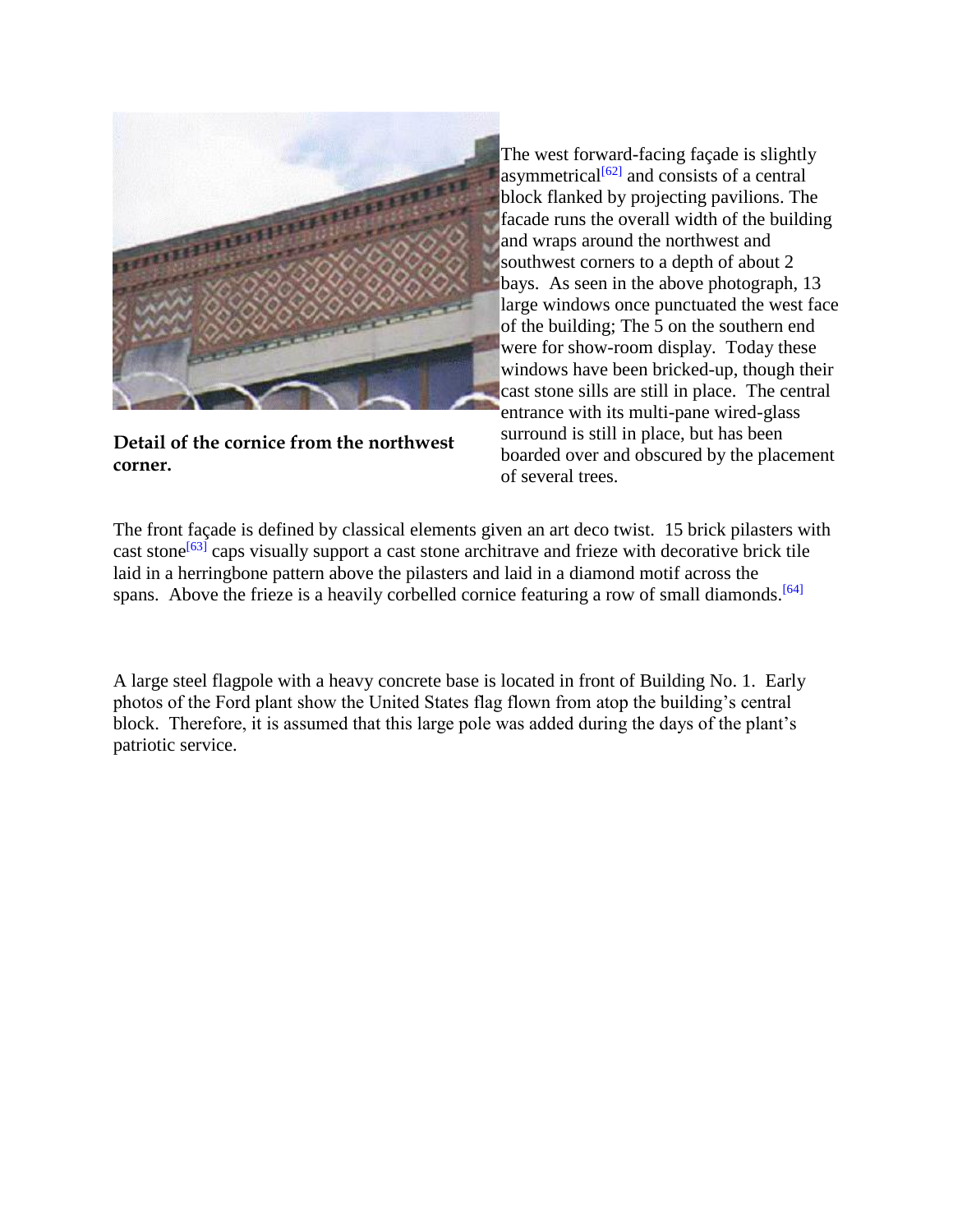**Broiler House (Building No.7) and Water Tower:**

Building No. 7 was erected according to Kahn's design as part of Ford's Charlotte Assembly Plant. The boiler house sits atop an earthen plinth and has a footprint approximately 75 feet square (14 bays wide). The exposed steel-frame building is faced in horizontal cast stone bands and brick laid in [running bond,](http://www.landmarkscommission.org/kids/guideboox/brick.html) with concrete floors and slab roof. $[65]$ 

As with Building No.1, Kahn evokes elements from Ancient Greco-Roman design; at the corners of the building, vertical shafts of brick rise columnlike terminating in plain concrete capitals to support frieze and cornice-inspired elements. The roof line appears to be slightly gabled, but this could be part of the decorative neo-classical motif.

Perhaps the most defining characteristic of this building is the extensive use of glass on each side of the building. On the front western-face of the building, three horizontal rows of windows span 12 columns with riveted steel beams between each and steel muntins between the lights. The top two rows are composed of 3-over-3 sash windows. The lower two thirds of the central row have the ability to tilt out for ventilation. The bottom band of windows are 3-over-4 sash. Light pours into the space from all four sides like a green house.

Western face of the Broiler House,

Showing window sash, smoke stack, and 100,000-gallon water tower.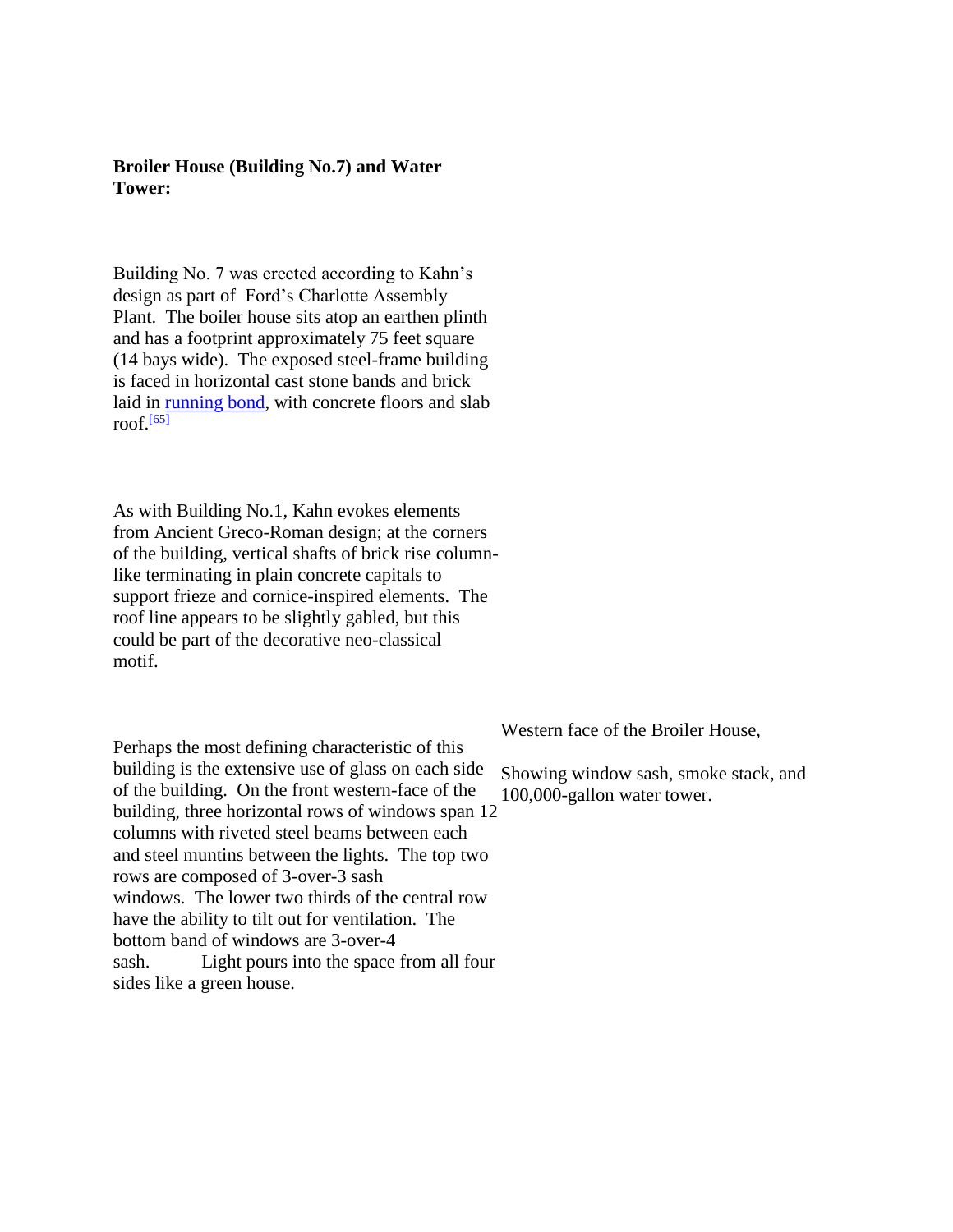While the structure is about as tall as a three-story building, inside it is completely open from floor to ceiling to accommodate the plant's massive boiler.

Attached to Building No. 7's northern side is the boiler house's smoke stack. The riveted steel cylinder is about 2 ½ times the height of the building and suffers from heavy oxidation. Early photos of the site show that the stack was painted white with a black cap.

Behind the boiler house, the Ford plant's original 100,000-gallon water tower rises up majestically on four steel legs. The round tank is currently painted black and has a wide conical top. Some early photos show the tower painted white with a large script "Ford" painted on it.

**Building No. 2**

*Western Face of Building No. 2, seen from Statesville Road.*

Building No.2 was erected as part of the US Army Quartermaster Corps Depot. The one-story structure has a elongated rectangular footprint and is approximately 180 feet wide by 1200 feet deep.<sup>[\[66\]](http://cmhpf.org/S&Rs%20Alphabetical%20Order/surveys&rfordplantII.htm#_edn66)</sup> The building is brick-faced in ["common bond](http://www.landmarkscommission.org/kids/guideboox/brick.html) with six course headers," steel-framed, with concrete floors and a "high and low type" concrete slab roof.<sup>[\[67\]](http://cmhpf.org/S&Rs%20Alphabetical%20Order/surveys&rfordplantII.htm#_edn67)</sup>

Unlike Albert Kahn's buildings which celebrate natural light and open-window ventilation, this structure is essentially a long brick box, with almost no visible fenestration in the walls except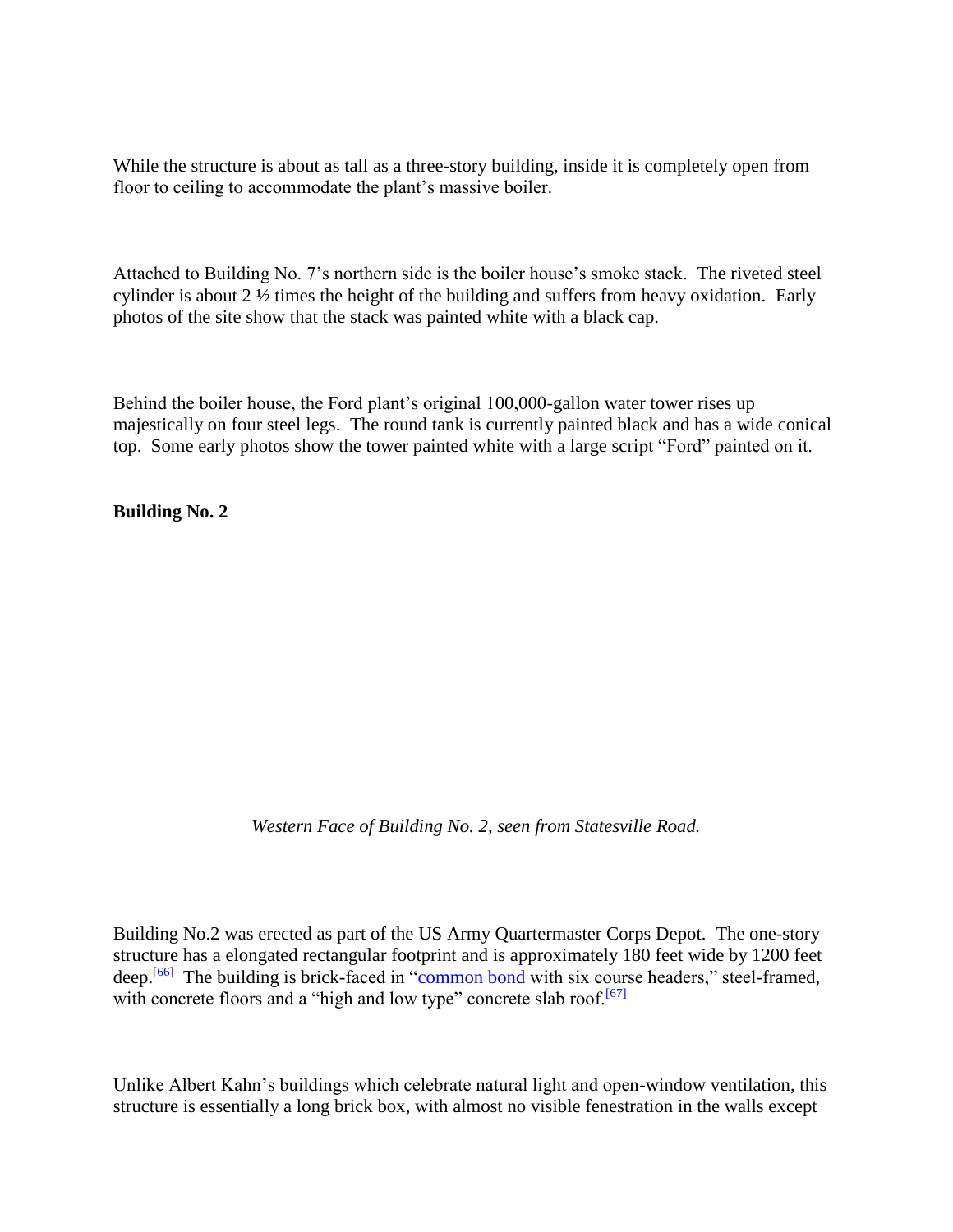for a few very small louvered openings that occasionally punch through the buildings imposing brick exterior. It appears from outside observation that the only way natural light enters the space is through a series of 10 clerestory skylights placed at regular intervals along the length of the building that transverse the building's width. These monitors appear to be constructed from pressed corrugated sheet-metal painted red with a bank of 15-pane-windows with steel muntins on the short sides (north and south) and a series of 4 / 2-sash windows along the long east and west sides.

Attached to the southwest corner of the building is a guardhouse-type structure that appears to function as a secured entrance. Many former employees of Douglas Aircraft have spoken about the high-level of secrecy that dominated the operations at the plant; a guardhouse reflects this desire for security.<sup>[\[68\]](http://cmhpf.org/S&Rs%20Alphabetical%20Order/surveys&rfordplantII.htm#_edn68)</sup> This small wooden structure is two bays wide by 4 bays deep. A partial hip roof with modern asphalt shingles hangs over the guardhouse and the short flight of concrete steps that connect it to the ground.

Long concrete loading platforms abut the north side of Building No. 2, which faced spur rail tracks until recently.<sup>[\[69\]](http://cmhpf.org/S&Rs%20Alphabetical%20Order/surveys&rfordplantII.htm#_edn69)</sup> It was from here that the Quartermaster's Corps received, processed, and distributed the supplies needed by the war effort. Photos published in the 1940s show the north face punctuated by numerous industrial service doors.<sup>[\[70\]](http://cmhpf.org/S&Rs%20Alphabetical%20Order/surveys&rfordplantII.htm#_edn70)</sup>

A open steel-framed structure with a rectangular footprint and a slight gable spans the corridor between buildings No.2 and No.1. This structure does not appear in the early QMC Depot photos and was most likely built for DAC as part the overhead crane system used to lift the missiles in nuclear fall-out shielded containers onto flatbed train cars.<sup>[\[71\]](http://cmhpf.org/S&Rs%20Alphabetical%20Order/surveys&rfordplantII.htm#_edn71)</sup>

Building No.3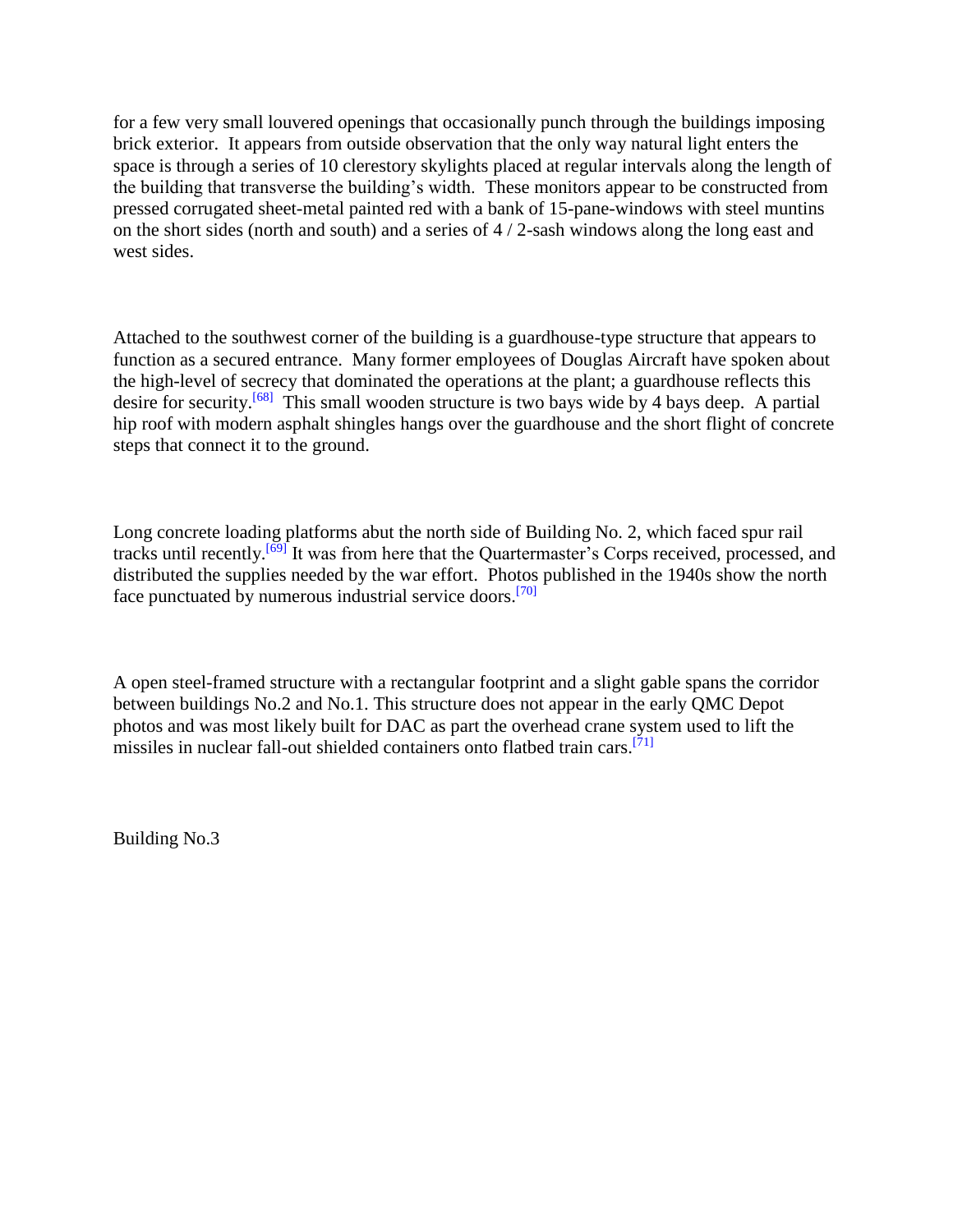Building No.3 was erected for warehousing for the US Army Quartermaster Corps Depot. The one-story structure has an elongated rectangular footprint and is approximately 180 feet wide by 1200 feet deep.<sup>[\[72\]](http://cmhpf.org/S&Rs%20Alphabetical%20Order/surveys&rfordplantII.htm#_edn72)</sup> The one-story building is about 27 feet high, with an east-west running monitor roof that raises its height about 7 additional feet. The structure is most likely steel framed and in early photographs appears to be brick faced—today aluminum or vinyl siding covers the much of the building's exterior.

The working side of this structure is the southern face, which once overlooked the site's rail yards and contains concrete loading platforms sheltered by broad eaves that run the full length of the building. Many of the original industrial loading doors seem to be present as does the original facing material. The overhead cranes abut this side of the building and connect it to building No. 2.

The western face of Building No. 1 is plain, but is characterized by 8 bays of overhead tractortrailer loading doors, which are shaded by a rectangular metal canopy.

Building Nos. 4, 5, 6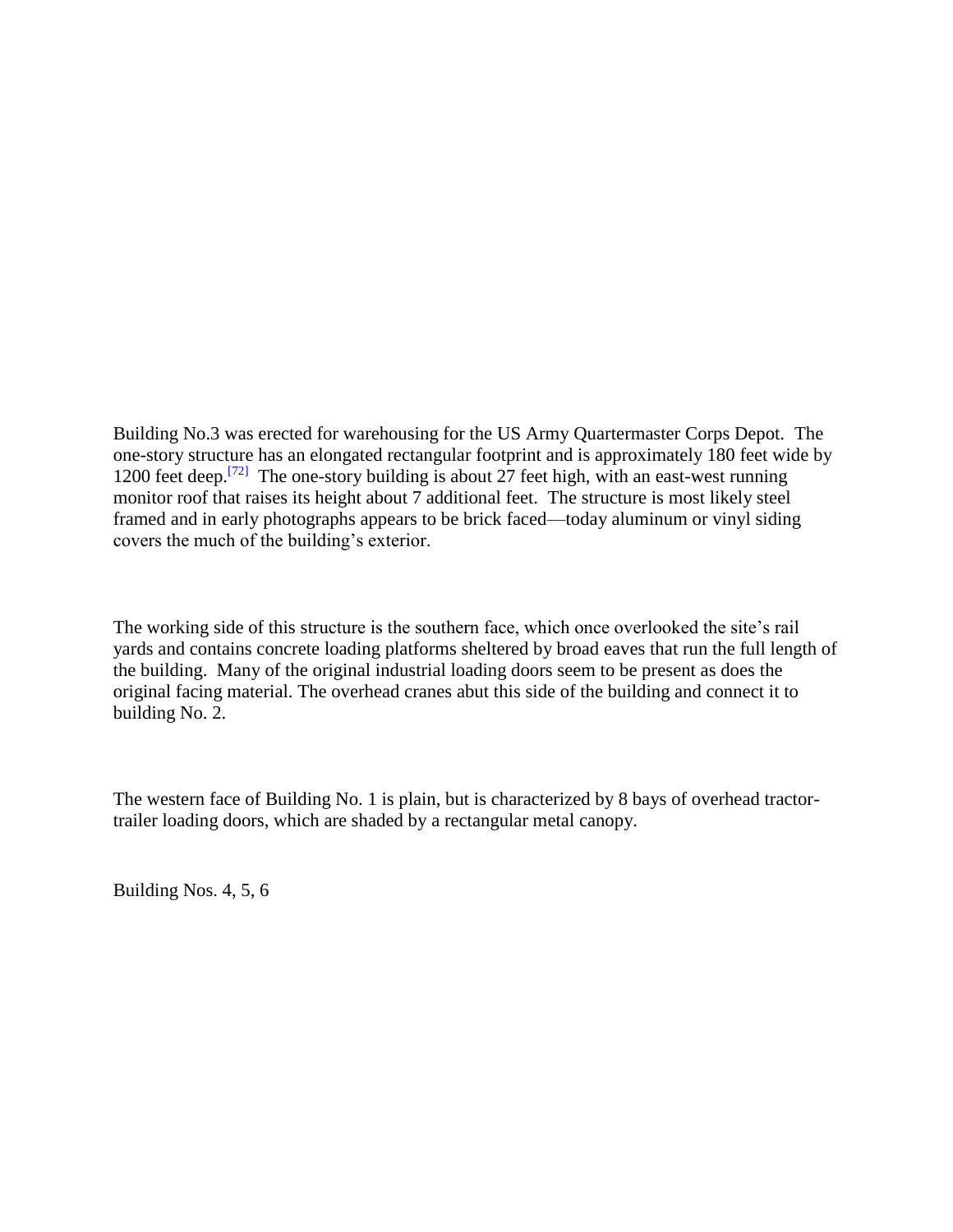The QMC Depot constructed Building Nos. 4, 5, and 6 as a matched set. They are one-story box-like structures brick-faced in ["common bond](http://www.landmarkscommission.org/kids/guideboox/brick.html) with six course headers ," with elongated rectangular footprints, steel-framing, and concrete floors and roofs.<sup>[\[73\]](http://cmhpf.org/S&Rs%20Alphabetical%20Order/surveys&rfordplantII.htm#_edn73)</sup> Multiple tall clerestory skylights rise from the roofs of each, crossing the widths of the buildings at several intervals.<sup>[\[74\]](http://cmhpf.org/S&Rs%20Alphabetical%20Order/surveys&rfordplantII.htm#_edn74)</sup> These monitors are constructed from pressed corrugated sheet metal; buildings 4 and 5 have 15-pane-windows with steel muntins on the short sides (east and west) and a series of 4 / 3-sash windows along the long east and west. However, these windows on No.6 have been covered over.

All three buildings are about 180 feet wide, but there is tremendous variation in the buildings' overall length. Building No. 4 is only about 700 feet long, giving it the smallest floor space on the site. Building No. 5 sprawls back 1200 feet, creating an area as large as gigantic Buildings 3 and 4. It appears that building No. 6 was expanded some time before 1955; this new addition contains the same steel framing and concrete floors, but the new addition is sided with aluminum or vinyl and has a 6-foot single monitor that runs the rest of the length from a mere 425 feet in length to over 1100ft.<sup>[\[75\]](http://cmhpf.org/S&Rs%20Alphabetical%20Order/surveys&rfordplantII.htm#_edn75)</sup>

[<sup>\[1\]</sup>](http://cmhpf.org/S&Rs%20Alphabetical%20Order/surveys&rfordplantII.htm#_ednref1) Sorensen, Lorin, Ford Motor Company

[<sup>\[2\]</sup>](http://cmhpf.org/S&Rs%20Alphabetical%20Order/surveys&rfordplantII.htm#_ednref2) Wadelington, Charles, *History of the Charlotte, North Carolina, Ford Motor Company Assembly Plant: 1914-1955* (Raleigh, NC: North Carolina Department of Cultural Resources, Historic Sites Section, 1999), pg 4. Courtesy of UNC Charlotte Special Collections.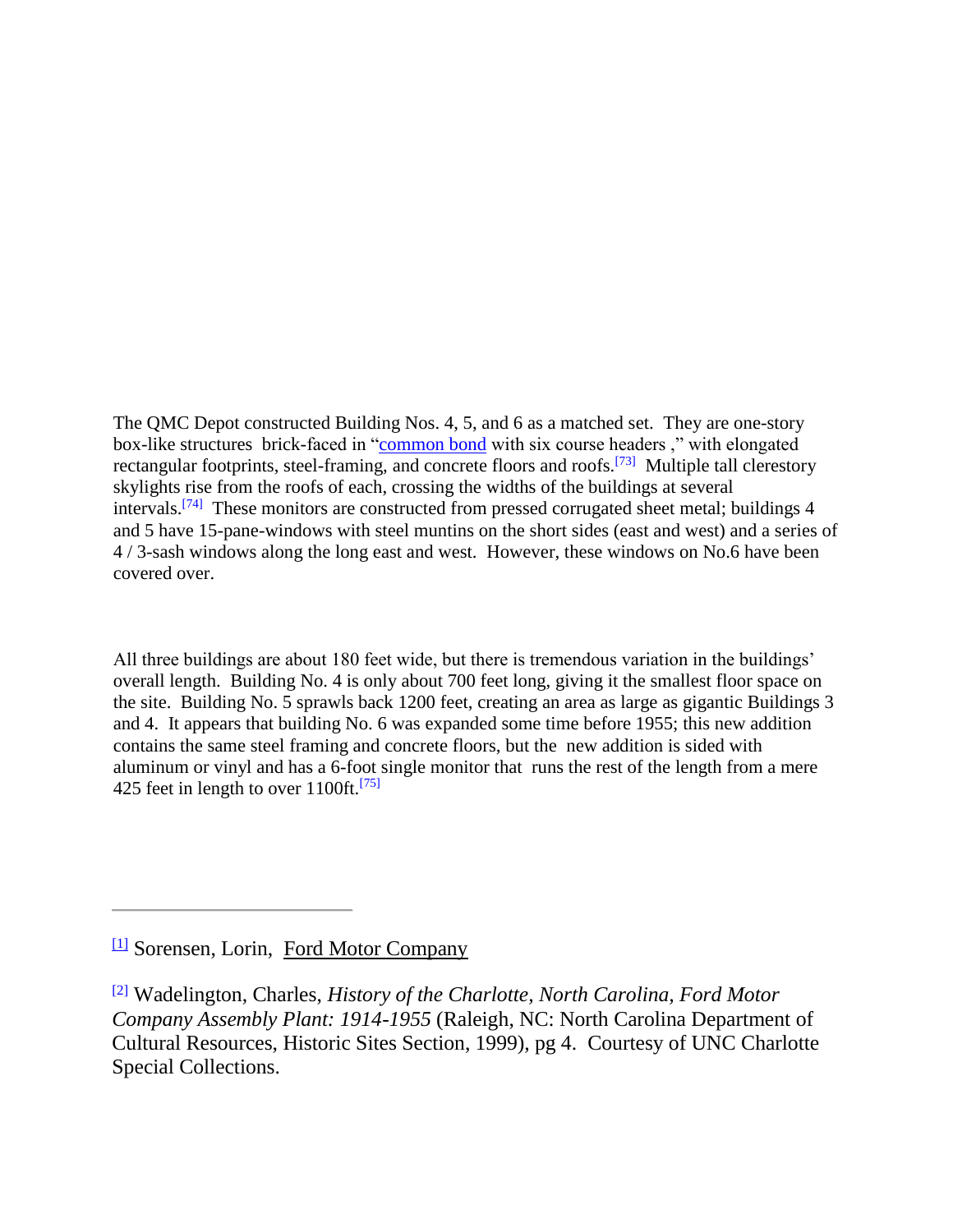[\[3\]](http://cmhpf.org/S&Rs%20Alphabetical%20Order/surveys&rfordplantII.htm#_ednref3) Thompson, Edgar T., Agricultural Mecklenburg and Industrial Charlotte, Social and Economic: 1926 (Charlotte, NC: 1926), P145

[\[4\]](http://cmhpf.org/S&Rs%20Alphabetical%20Order/surveys&rfordplantII.htm#_ednref4) Wadelington, Charles, *History of the Charlotte, North Carolina, Ford Motor Company Assembly Plant: 1914-1955* (Raleigh, NC: North Carolina Department of Cultural Resources, Historic Sites Section, 1999). Courtesy of UNC Charlotte Special Collections.

[\[5\]](http://cmhpf.org/S&Rs%20Alphabetical%20Order/surveys&rfordplantII.htm#_ednref5) City of Charlotte, *Application for Building Permit No. 6122 (5/26/25);* Henry Ford Museum and Greenfield Village Research Center, Accession #429, Box 1, "Charlotte Branch History;" Henry Ford Museum and Greenfield Village Research Center, Accession #721, box 7, "Charlotte Branch History Photos."

[\[6\]](http://cmhpf.org/S&Rs%20Alphabetical%20Order/surveys&rfordplantII.htm#_ednref6) Kratt, Mary Norton, Charlotte: Spirit of the New South (Winston-Salem, NC: John F. Blair Publishing, 1992), p138

<sup>[\[7\]](http://cmhpf.org/S&Rs%20Alphabetical%20Order/surveys&rfordplantII.htm#_ednref7)</sup> Henry Ford Museum and Greenfield Village Research Center, Accession #721, box 7, "Charlotte Branch History Photos."

[\[8\]](http://cmhpf.org/S&Rs%20Alphabetical%20Order/surveys&rfordplantII.htm#_ednref8) Charlotte Sunday Observer (September 14, 1924), *Ford's Charlotte Plant as Viewed From an Airplane*, pg. 1A

<sup>[\[9\]](http://cmhpf.org/S&Rs%20Alphabetical%20Order/surveys&rfordplantII.htm#_ednref9)</sup> Based on records supplied to the Museum of the New South by the Henry Ford Museum and Greenfield Village Research Center.

[\[10\]](http://cmhpf.org/S&Rs%20Alphabetical%20Order/surveys&rfordplantII.htm#_ednref10) Charlotte Sunday Observer (September 14, 1924), *Ford's Charlotte Plant as Viewed From an Airplane*, pg. 1A

 $[11]$  Ibid

[\[12\]](http://cmhpf.org/S&Rs%20Alphabetical%20Order/surveys&rfordplantII.htm#_ednref12) Wadelington, Charles, *History of the Charlotte, North Carolina, Ford Motor Company Assembly Plant: 1914-1955* (Raleigh, NC: North Carolina Department of Cultural Resources, Historic Sites Section, 1999). Courtesy of UNC Charlotte Special Collections.

[\[13\]](http://cmhpf.org/S&Rs%20Alphabetical%20Order/surveys&rfordplantII.htm#_ednref13) Production by Year at the Statesville Avenue Plant: 1924: 10463 Cars, 1111 Trucks. 1925: 51708 Cars, 8324 Trucks. 1926: 36945 Cars, 5466 Trucks. 1927: 10221 Cars, 1617 Trucks. 1928: 13905 Cars, 1751 Trucks. 1929: 35634 Cars, 5313 Trucks. 1930: 21339 Cars. 4470 Trucks. 1931: 13259 Cars, 3603 Trucks. 1932: 4945 Cars, 992 Trucks.

 $[14]$  See footnote #13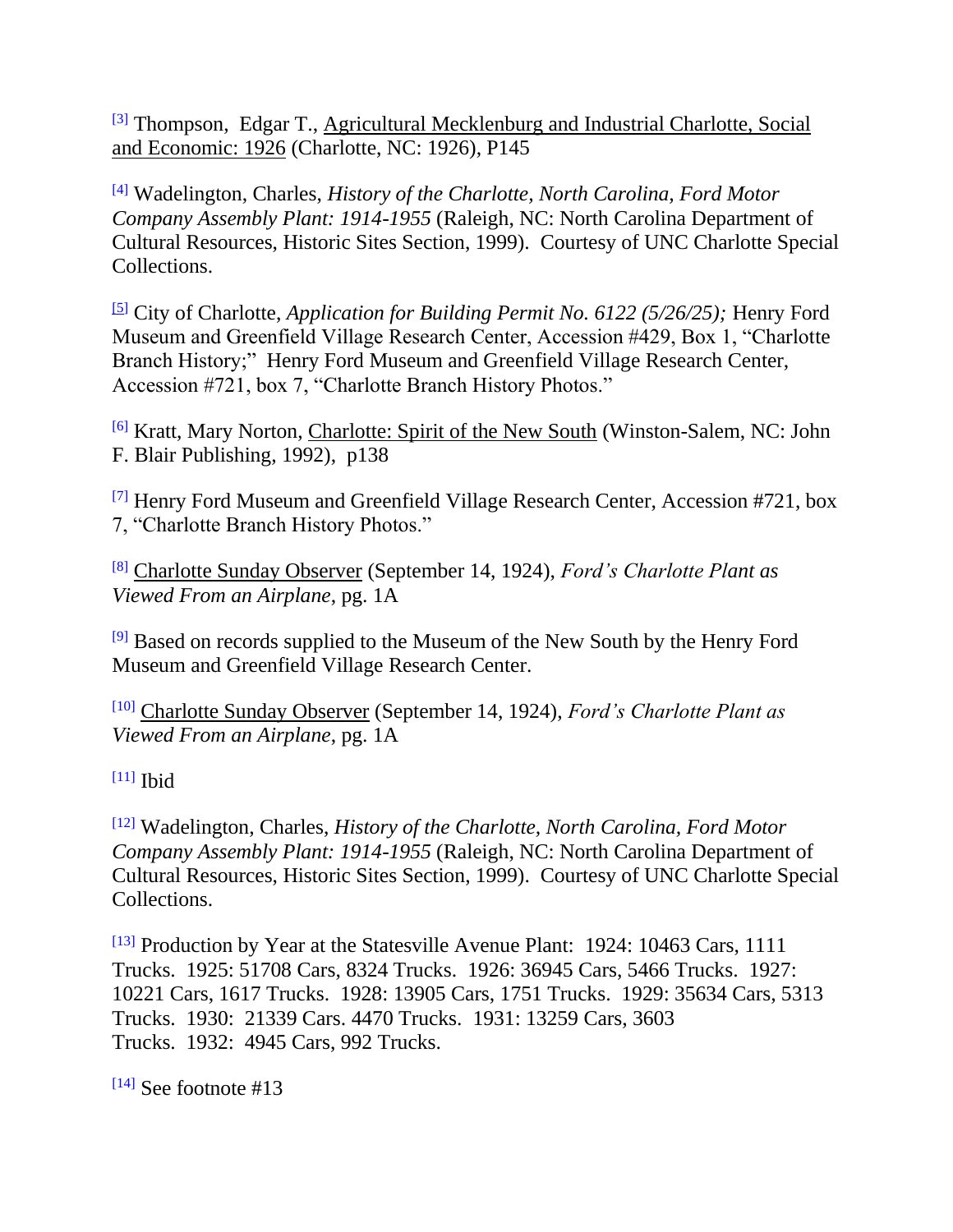[\[15\]](http://cmhpf.org/S&Rs%20Alphabetical%20Order/surveys&rfordplantII.htm#_ednref15) Henry Ford Museum and Greenfield Village Research Center, Accession #429, Box 1, "Charlotte Branch History."

[\[16\]](http://cmhpf.org/S&Rs%20Alphabetical%20Order/surveys&rfordplantII.htm#_ednref16) Mecklenburg County Deed Books, Book 1051, pg 239

[\[17\]](http://cmhpf.org/S&Rs%20Alphabetical%20Order/surveys&rfordplantII.htm#_ednref17) Henry Ford Museum and Greenfield Village Research Center, Accession #429, Box 1, "Charlotte Branch History."

[\[18\]](http://cmhpf.org/S&Rs%20Alphabetical%20Order/surveys&rfordplantII.htm#_ednref18) Once World War II broke out, Ford ceased to operate in Charlotte altogether until they reopened a Parts Depot at 1000 W. Morehead Street in the mid-40's. A new Parts Depot was built at the corner of Wilkenson Blvd. and Dixon Road, with the sales office, in 1952. the Charlotte District Sales Office was moved to 309 Sharon Amity in October 1968.

[\[19\]](http://cmhpf.org/S&Rs%20Alphabetical%20Order/surveys&rfordplantII.htm#_ednref19) For an in-depth examination of Albert Kahn's life and career, see: Frederico Bucci's Architect of Ford (Princeton: Princeton Architectural Press), 1994.

[\[20\]](http://cmhpf.org/S&Rs%20Alphabetical%20Order/surveys&rfordplantII.htm#_ednref20) Albert Kahn Associates, *History,* Available online*: www.albertkahn.com*

 $[21]$  Ibid

[\[22\]](http://cmhpf.org/S&Rs%20Alphabetical%20Order/surveys&rfordplantII.htm#_ednref22) Bergeron, Louis and Maria Teresa Maiullari-Pontois, Architecture Week, *The Factory Architecture of Albert Kahn*: 01 November 2000 (Pg C1.1)

[\[23\]](http://cmhpf.org/S&Rs%20Alphabetical%20Order/surveys&rfordplantII.htm#_ednref23) Albert Kahn Associates, *History,* Available online*: www.albertkahn.com*

 $[24]$  Ibid

[\[25\]](http://cmhpf.org/S&Rs%20Alphabetical%20Order/surveys&rfordplantII.htm#_ednref25) Bergeron, Louis and Maria Teresa Maiullari-Pontois, Architecture Week, *The Factory Architecture of Albert Kahn*: 01 November 2000 (Pg C1.1)

[\[26\]](http://cmhpf.org/S&Rs%20Alphabetical%20Order/surveys&rfordplantII.htm#_ednref26) Albert Kahn Associates, *History,* Available online*: www.albertkahn.com*

[\[27\]](http://cmhpf.org/S&Rs%20Alphabetical%20Order/surveys&rfordplantII.htm#_ednref27) Bergeron, Louis and Maria Teresa Maiullari-Pontois, Architecture Week, *The Factory Architecture of Albert Kahn*: 01 November 2000 (Pg C1.1)

[\[28\]](http://cmhpf.org/S&Rs%20Alphabetical%20Order/surveys&rfordplantII.htm#_ednref28) Bergeron, Louis and Maria Teresa Maiullari-Pontois, Architecture Week, *The Factory Architecture of Albert Kahn*: 01 November 2000 (Pg C1.1)

[\[29\]](http://cmhpf.org/S&Rs%20Alphabetical%20Order/surveys&rfordplantII.htm#_ednref29) Charlotte Observer, (2/28/50), *Charlotte's QM Plant Hub of War Activity;* Charlotte Observer, (5/14/41)*, QMC Depot | Officer, Staff Set to Arrive in Day or Two.*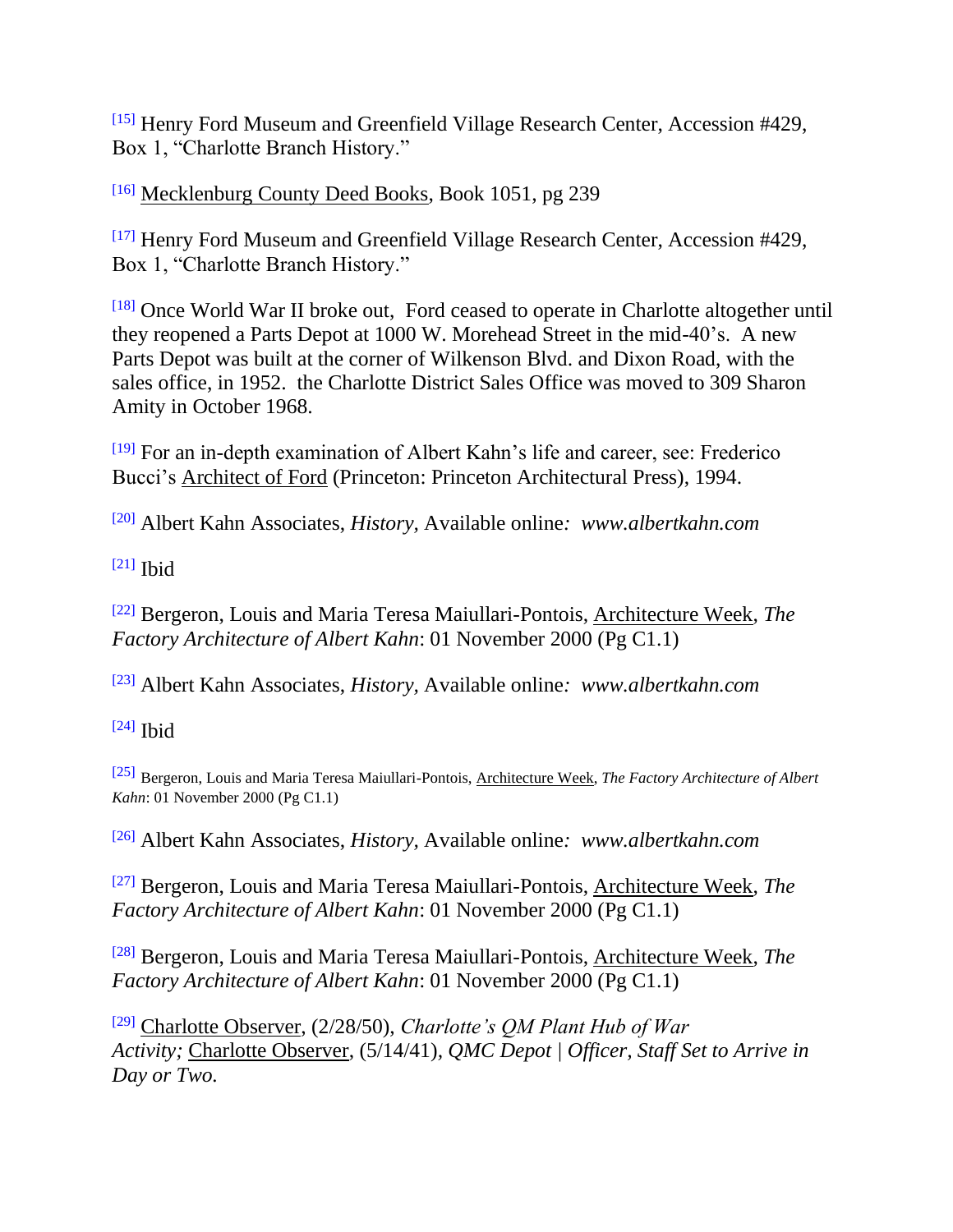[\[30\]](http://cmhpf.org/S&Rs%20Alphabetical%20Order/surveys&rfordplantII.htm#_ednref30) Greensboro News and Record, (6/4/41), *Army Depots Award Made at Charlotte*.

[\[31\]](http://cmhpf.org/S&Rs%20Alphabetical%20Order/surveys&rfordplantII.htm#_ednref31) Charlotte News (10/10/42), *Warehouses Cover 72 Acres.*

[\[32\]](http://cmhpf.org/S&Rs%20Alphabetical%20Order/surveys&rfordplantII.htm#_ednref32) Ibid*.*

[\[33\]](http://cmhpf.org/S&Rs%20Alphabetical%20Order/surveys&rfordplantII.htm#_ednref33) Interview of Capt. James Fancher, rtd, former military personnel at QMC Depot (9/2/02).

[\[34\]](http://cmhpf.org/S&Rs%20Alphabetical%20Order/surveys&rfordplantII.htm#_ednref34) Blythe, LeGette and Charles Brockman, Hornet's Nest: the Story of Charlotte and Mecklenburg County, (Charlotte: McNally of Charlotte for the Public Library of Charlotte and Mecklenburg County, 1961) p212-13.

[\[35\]](http://cmhpf.org/S&Rs%20Alphabetical%20Order/surveys&rfordplantII.htm#_ednref35) Charlotte Observer, (2/28/50), *Charlotte's QM Plant Hub of War Activity*

 $[36]$  Ibid

[\[37\]](http://cmhpf.org/S&Rs%20Alphabetical%20Order/surveys&rfordplantII.htm#_ednref37) Ibid*;* It is unknown if this plaque sill exists.

<sup>[\[38\]](http://cmhpf.org/S&Rs%20Alphabetical%20Order/surveys&rfordplantII.htm#_ednref38)</sup> For a comprehensive analysis of the Nike and other US missile programs see: John C. Lonquest and David F. Winkler, *To Defend and Deter: The United States Cold War Missile Program.* Available on Microfilm at Atkins Library, UNC Charlotte.

<sup>[\[39\]](http://cmhpf.org/S&Rs%20Alphabetical%20Order/surveys&rfordplantII.htm#_ednref39)</sup> Western Electric Company, a division of Bell Labs developed the initial feasibility, research, and design studies for this project under contract to the Army Ordnance Department.

[\[40\]](http://cmhpf.org/S&Rs%20Alphabetical%20Order/surveys&rfordplantII.htm#_ednref40) US Army Missile Command, Redstone Arsenal, *Historical Monograph—History of the Nike Hercules Weapon System* (Project Number AMC 75M, 19 April 1973), npg. Obtained from Freedom of Information Act Officer Ms. Vickie Weatherman, US Army Aviation and Missile Command, AMSAM-CIC, Redstone Arsenal, AL 35898, ph: 256.876.5763, fx: 256.876.2057

[\[41\]](http://cmhpf.org/S&Rs%20Alphabetical%20Order/surveys&rfordplantII.htm#_ednref41)Western Electric Company produced the Nike Ajax guidance and ground systems in their Winston-Salem, Greensboro, and Henderson, North Carolina plants. Ibid; Charlotte Observer (12/30/54), *Western Electric Gets Guided-Missile Contract.*

 $[42]$  Partial Newspaper Clipping from the Mecklenburg \_\_\_\_\_\_, dated December 30, 1954. Clipping File: "Ford Plant," Robinson-Spangler Carolina Room, Public Library of Charlotte and Mecklenburg County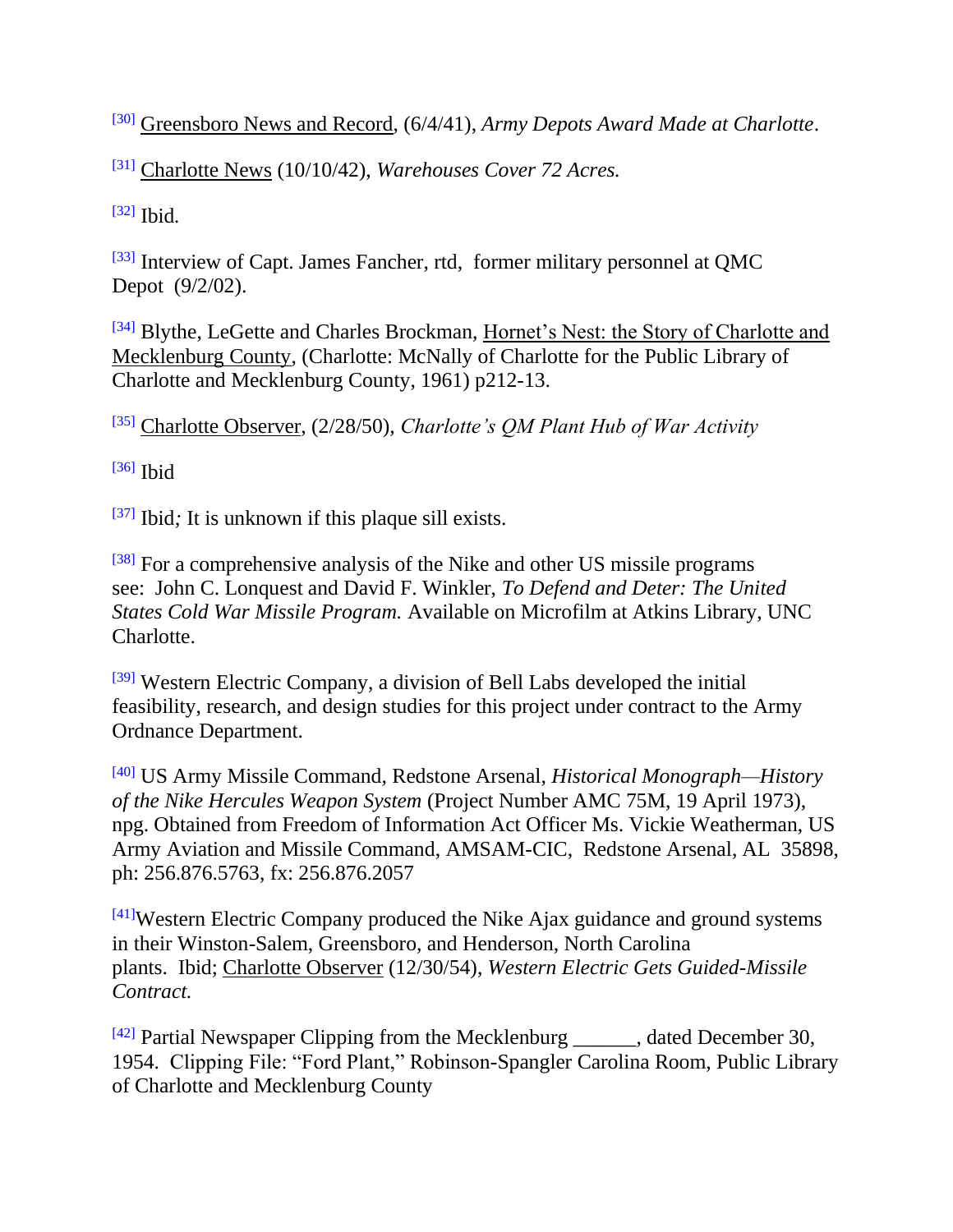[\[43\]](http://cmhpf.org/S&Rs%20Alphabetical%20Order/surveys&rfordplantII.htm#_ednref43) Located at the time at 3301/2 North Tryon Street.

[\[44\]](http://cmhpf.org/S&Rs%20Alphabetical%20Order/surveys&rfordplantII.htm#_ednref44) Charlotte Observer (12/21/55)*Contract Let in Nike Expansion*, 1B; Charlotte News (12/12/55), *Missile Plant Contract is Let*; Charlotte News (12/29/55), *Installation of Nike Batteries Stepped Up*; Charlotte Observer (1/18/58), *Missile Plant Building Plans Now Complete.*

[\[45\]](http://cmhpf.org/S&Rs%20Alphabetical%20Order/surveys&rfordplantII.htm#_ednref45) Douglas Aircraft Company Yearbooks, (1955) Boeing Aircraft Archives.

[\[46\]](http://cmhpf.org/S&Rs%20Alphabetical%20Order/surveys&rfordplantII.htm#_ednref46) **Ibid** 

[\[47\]](http://cmhpf.org/S&Rs%20Alphabetical%20Order/surveys&rfordplantII.htm#_ednref47) Douglas Aircraft Company Yearbooks, (1955, 1956, 1957) Boeing Aircraft Archives.

[\[48\]](http://cmhpf.org/S&Rs%20Alphabetical%20Order/surveys&rfordplantII.htm#_ednref48) Redstone Arsenal Official Webpage, *History of Nike Ajax*, Available: [www.redstone.army.mil/history/nikesite/nikeajax.html](http://www.redstone.army.mil/history/nikesite/nikeajax.html) . This site include an abundance of technical data, as well as streamed video and audio materials.

<sup>[\[49\]](http://cmhpf.org/S&Rs%20Alphabetical%20Order/surveys&rfordplantII.htm#_ednref49)</sup> Douglas Aircraft Company Yearbooks, (1957) Boeing Aircraft Archives.

[\[50\]](http://cmhpf.org/S&Rs%20Alphabetical%20Order/surveys&rfordplantII.htm#_ednref50) US Army Missile Command, Redstone Arsenal, *Historical Monograph—History of the Nike Hercules Weapon System* (Project Number AMC 75M, 19 April 1973), npg. Obtained from Freedom of Information Act Officer Ms. Vickie Weatherman, US Army Aviation and Missile Command, AMSAM-CIC, Redstone Arsenal, AL 35898, ph: 256.876.5763, fx: 256.876.2057

[\[51\]](http://cmhpf.org/S&Rs%20Alphabetical%20Order/surveys&rfordplantII.htm#_ednref51) Employment figure from: Douglas Aircraft Company Yearbooks, (1961) Boeing Aircraft Archives.

[\[52\]](http://cmhpf.org/S&Rs%20Alphabetical%20Order/surveys&rfordplantII.htm#_ednref52) Douglas Aircraft Company Yearbooks, (1960, 1961, 1962, 1963,1964) Boeing Aircraft Archives.

[\[53\]](http://cmhpf.org/S&Rs%20Alphabetical%20Order/surveys&rfordplantII.htm#_ednref53) US Army Missile Command, Redstone Arsenal, *Historical Monograph—History of the Nike Hercules Weapon System* (Project Number AMC 75M, 19 April 1973), npg. Obtained from Freedom of Information Act Officer Ms. Vickie Weatherman, US Army Aviation and Missile Command, AMSAM-CIC, Redstone Arsenal, AL 35898, ph: 256.876.5763, fx: 256.876.2057

[\[54\]](http://cmhpf.org/S&Rs%20Alphabetical%20Order/surveys&rfordplantII.htm#_ednref54) Mecklenburg County Deed Books (#2055, pg266), dated February 9, 1959.

[\[55\]](http://cmhpf.org/S&Rs%20Alphabetical%20Order/surveys&rfordplantII.htm#_ednref55) Charlotte Observer (1/3/76) *Eckerd Purchases old Douglas Site*, p8. See also list of most recent deeds at the top of document.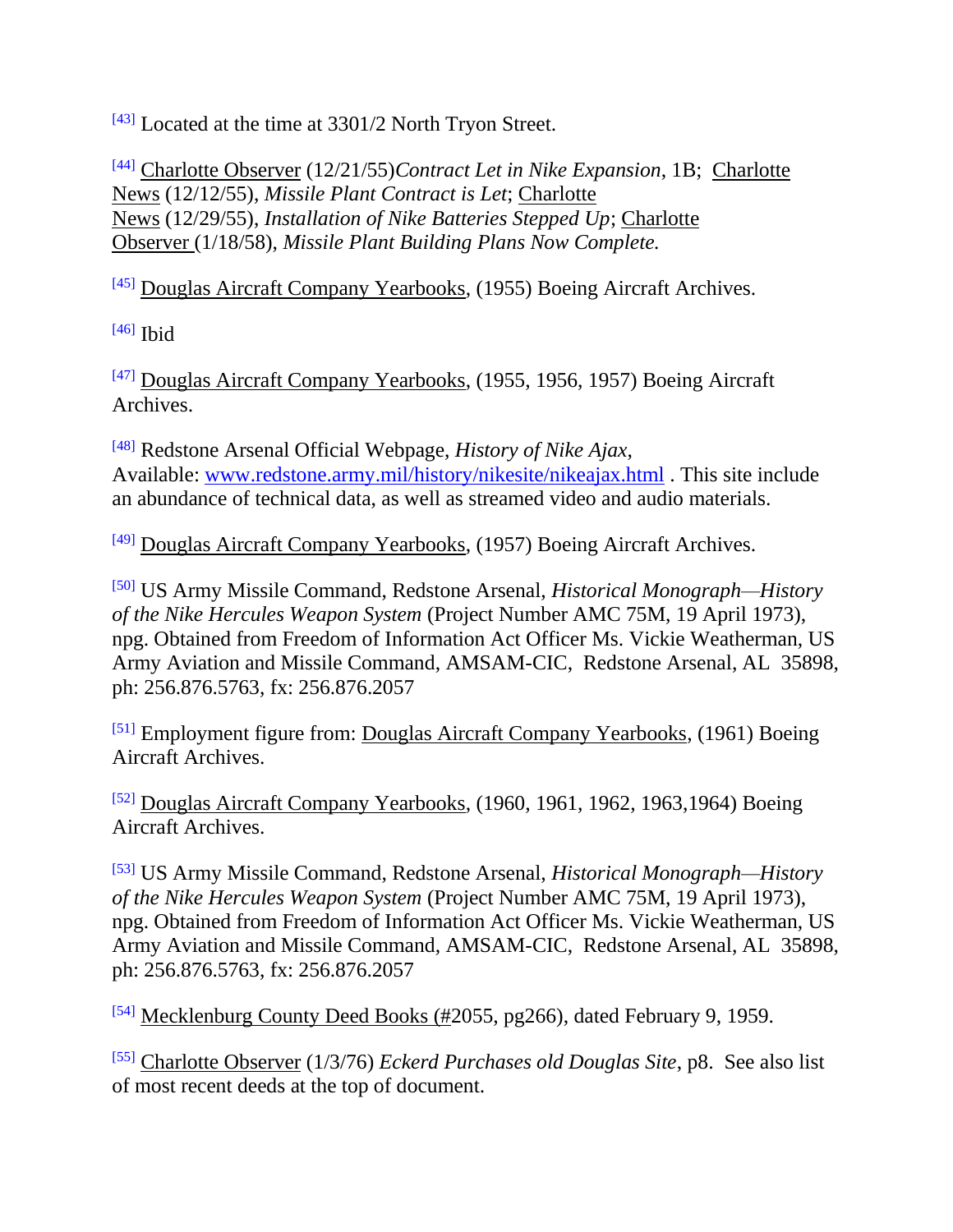[\[56\]](http://cmhpf.org/S&Rs%20Alphabetical%20Order/surveys&rfordplantII.htm#_ednref56) This system of numbering the buildings is the one used by the Sanborn Fire Insurance Company and the US Army Corps of Engineers.

[\[58\]](http://cmhpf.org/S&Rs%20Alphabetical%20Order/surveys&rfordplantII.htm#_ednref58) This information is presented in greater detail with citations in the history section of this document.

[\[59\]](http://cmhpf.org/S&Rs%20Alphabetical%20Order/surveys&rfordplantII.htm#_ednref59) Photographic Collection of Henry Ford Museum & Greenfield Village 833.Box4.Folder 7B P.833-70736

[\[60\]](http://cmhpf.org/S&Rs%20Alphabetical%20Order/surveys&rfordplantII.htm#_ednref60) Maps of the Sanborn Fire Insurance Co*.*, *Charlotte*, (1929 edition—Corrected through 1955), p331. Mecklenburg Geographic Information System

 $[61]$  Ibid

 $[62]$  The southern pavilion is one bay wider than the northern one.

[\[63\]](http://cmhpf.org/S&Rs%20Alphabetical%20Order/surveys&rfordplantII.htm#_ednref63) That theses elements are "cast stone" is reported in: Sarah A. Woodard and Sherry Joins Wyatt, *Industry, Transportation, and Education: The New South Development of Charlotte and Mecklenburg County* (David Gall Architect, 2001). Available online[:www.cmhpf.org/hlc/surveyindustrialsurvey.htm](http://www.cmhpf.org/hlc/surveyindustrialsurvey.htm)

[\[64\]](http://cmhpf.org/S&Rs%20Alphabetical%20Order/surveys&rfordplantII.htm#_ednref64) This frieze may have been created by the Detroit-based [Pewabic Pottery,](http://www.pewabic.com/) a nationally renown producer of ornamental art deco architectural tiles and one of Albert Kahn's favorite vendors.

[\[65\]](http://cmhpf.org/S&Rs%20Alphabetical%20Order/surveys&rfordplantII.htm#_ednref65) Maps of the Sanborn Fire Insurance Co*.*, *Charlotte*, (1929 edition—Corrected through 1955).

 $[66]$  Ibid

[\[67\]](http://cmhpf.org/S&Rs%20Alphabetical%20Order/surveys&rfordplantII.htm#_ednref67) **Ibid** 

[\[68\]](http://cmhpf.org/S&Rs%20Alphabetical%20Order/surveys&rfordplantII.htm#_ednref68) Interview of Laurin Quillen, former Douglas Aircraft employee (9/9/02). Interview of RoyceMcNeil, former Douglas Aircraft employee (11/17/02). The plant was divided into several color-coded zones that corresponded to security clearance indicated by colored badges: yellow/hourly, green/salary, black/confidential, red/secret, unknown color/top secret. Before entering the plant, employees had to check in with the guards who checked identifications and conducted sporadic searches and FBI background checks.